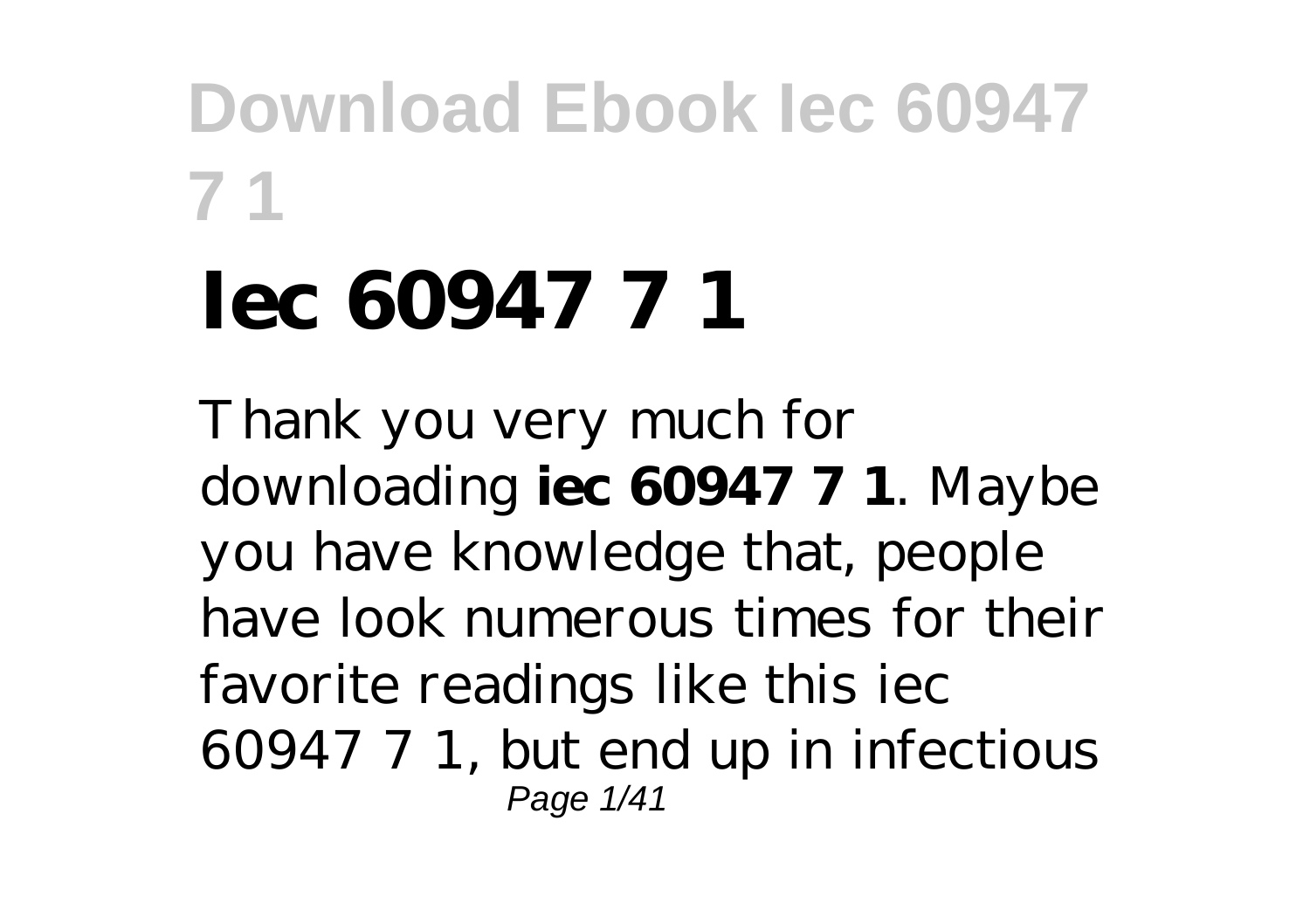downloads.

Rather than reading a good book with a cup of tea in the afternoon, instead they cope with some harmful virus inside their laptop.

iec 60947 7 1 is available in our digital library an online access to it Page 2/41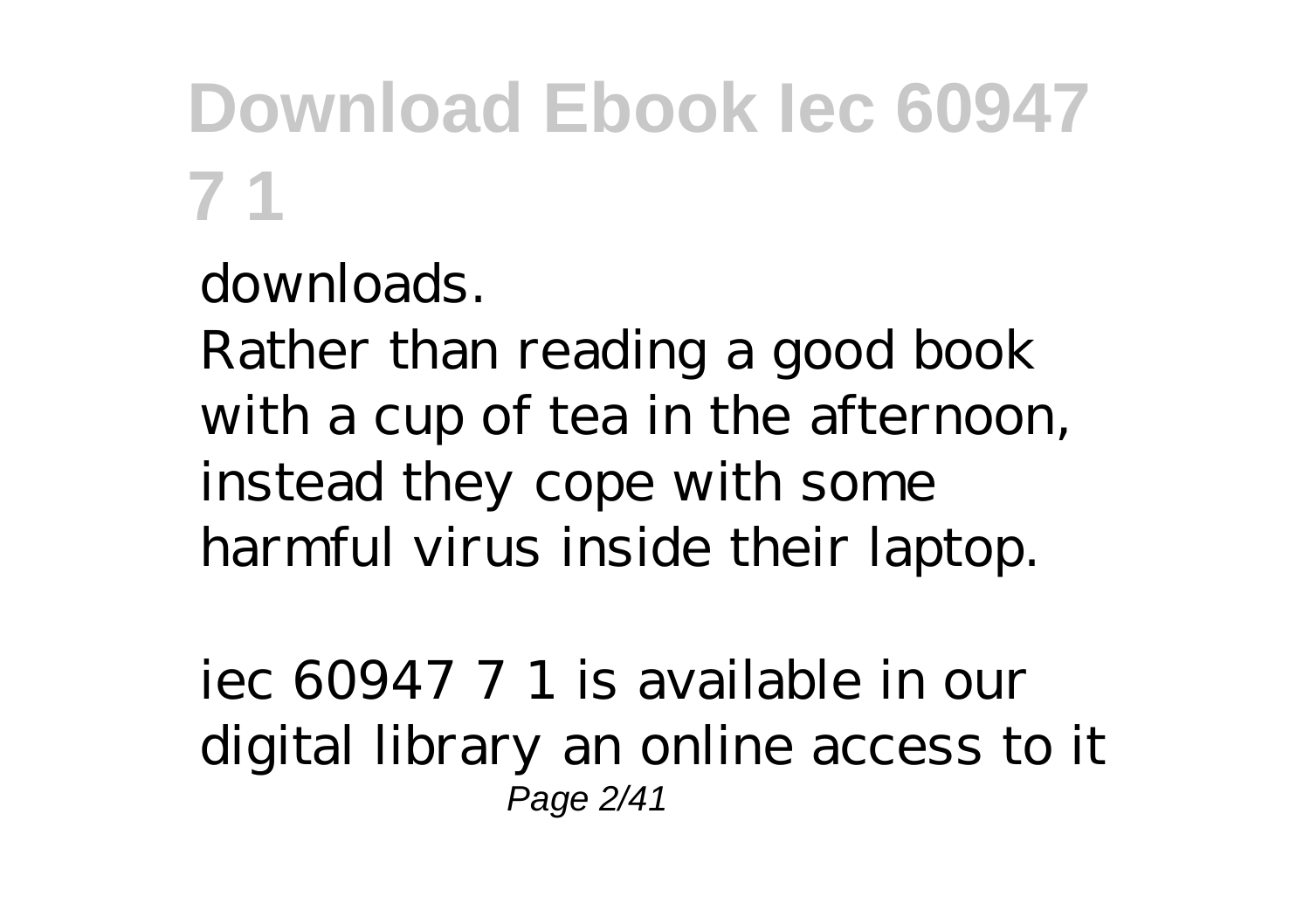is set as public so you can get it instantly.

Our books collection saves in multiple locations, allowing you to get the most less latency time to download any of our books like this one.

Merely said, the iec 60947 7 1 is Page 3/41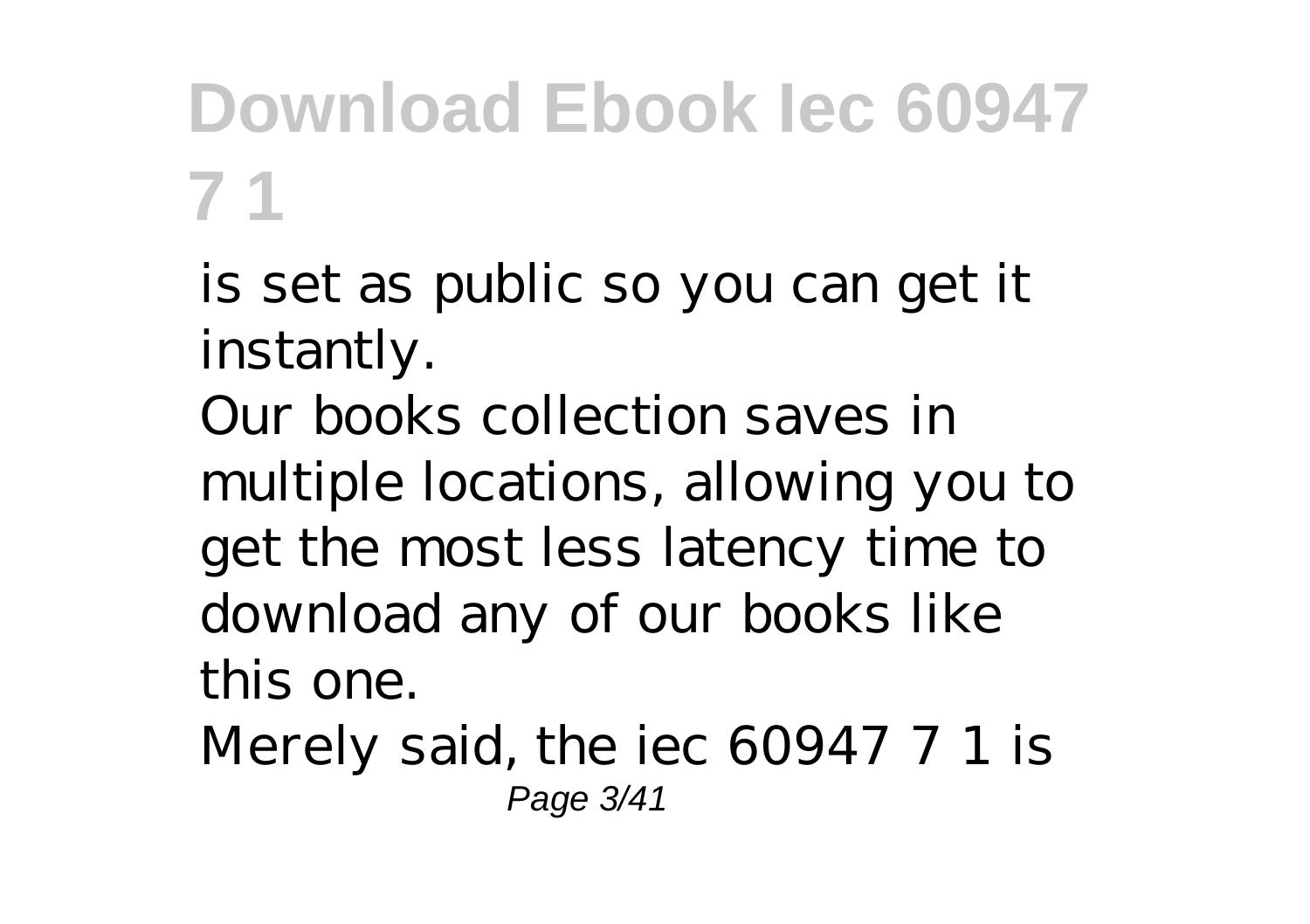universally compatible with any devices to read

BS7671 18th Edition Overview of Changes to Wiring Regulations Circuit Breaker slectivity and cascading - IEC 60898 / 60947-2 Page 4/41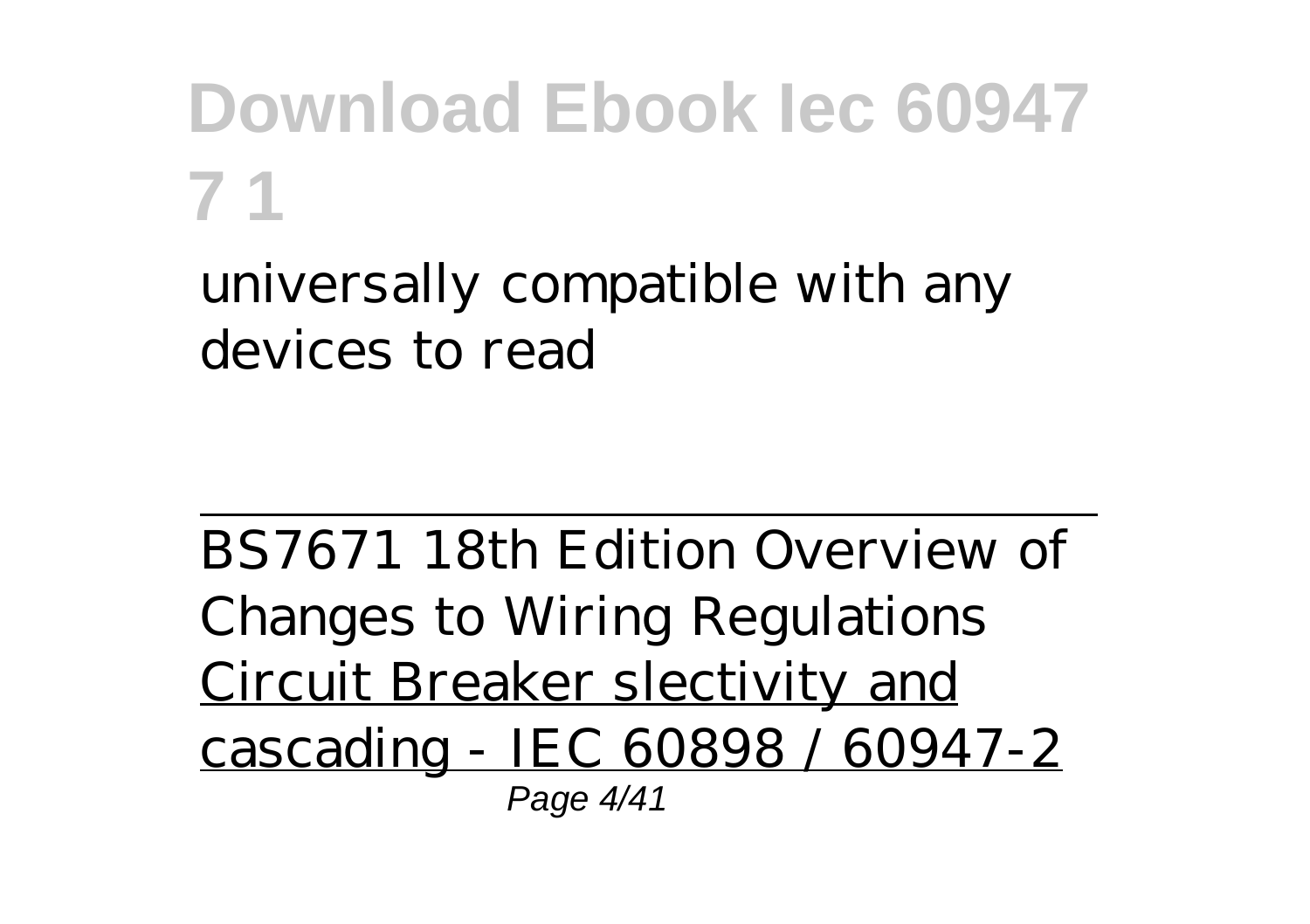*IEC 61439-1 Standard Download Standard IEC 61439*

Motor Protection | Type-1 / Type-2 Coordination | Electrical Engineering | Farrukh Habib - FHB<del>18th Edition Exam Secrets -</del> Voltage Drop Calculation in the 18th Edition Exam Installing Page 5/41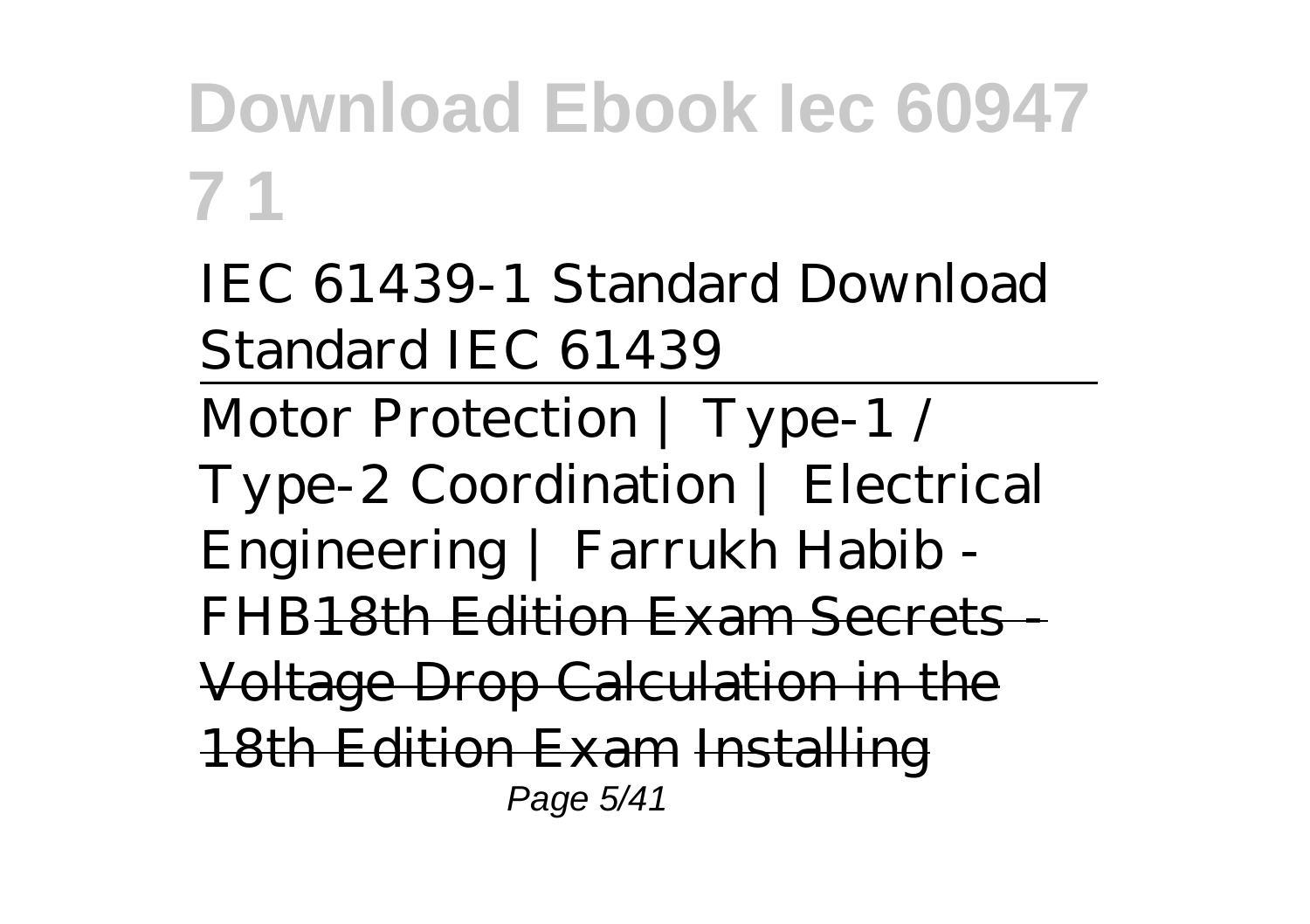Auxiliary Contacts to TeSys GV2 IEC Manual Starters | Schneider Electric Support *What are the most common equations that will come up in the 18th edition exam?* **Time Current Curve Basics: Determining Circuit Breaker Trip Times** Schneider Electric montaža Page 6/41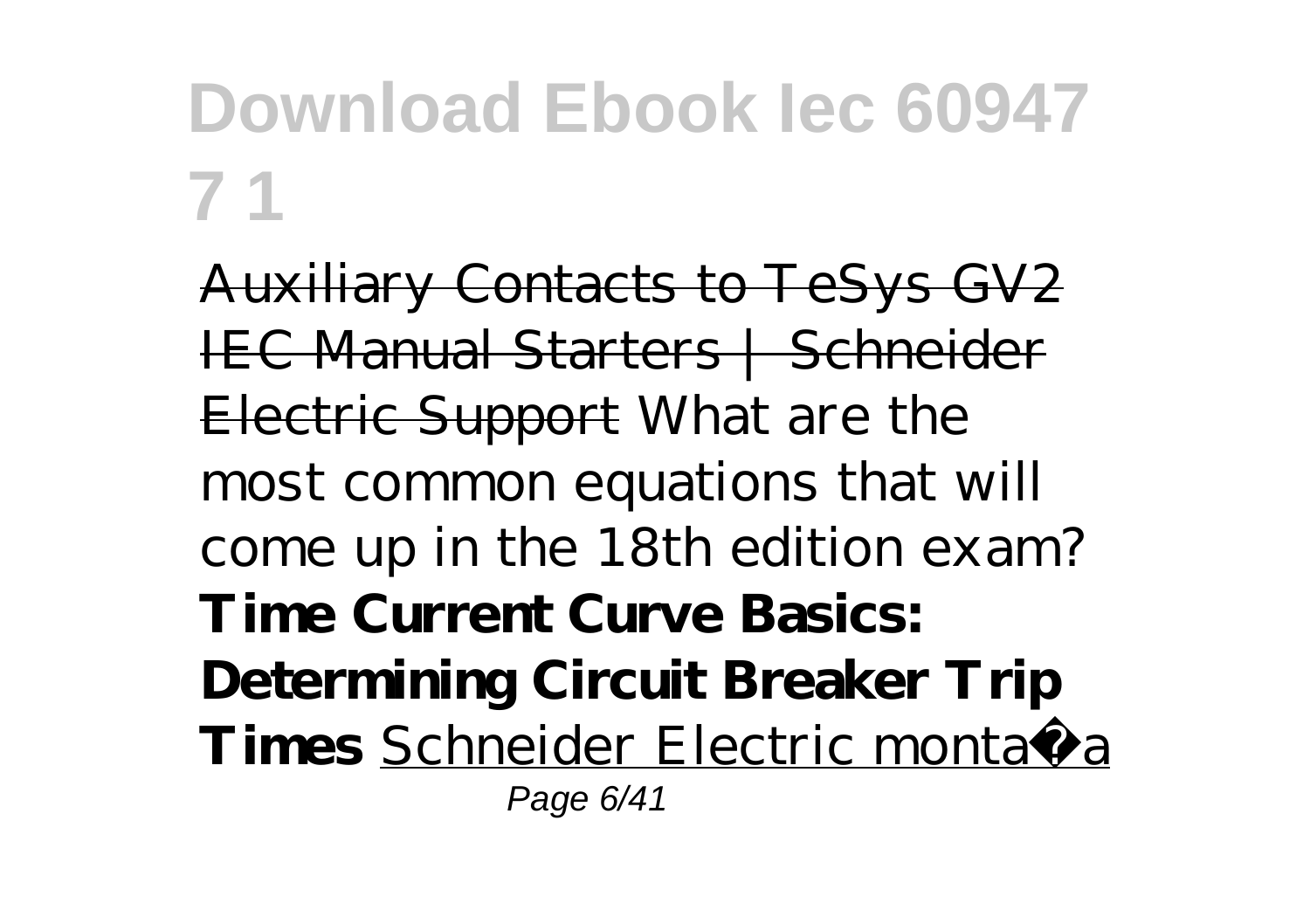#### <u>i šemiranje razvodne table</u>

Lighting Circuits Part 1*Omarion - Ice Box (Official Music Video)*

Cable size Circuit breaker amp size How to calculate What cable How to wire a contactor and overload - Direct Online Starter. #10 HOW TO Connect the three phases CEE Page 7/41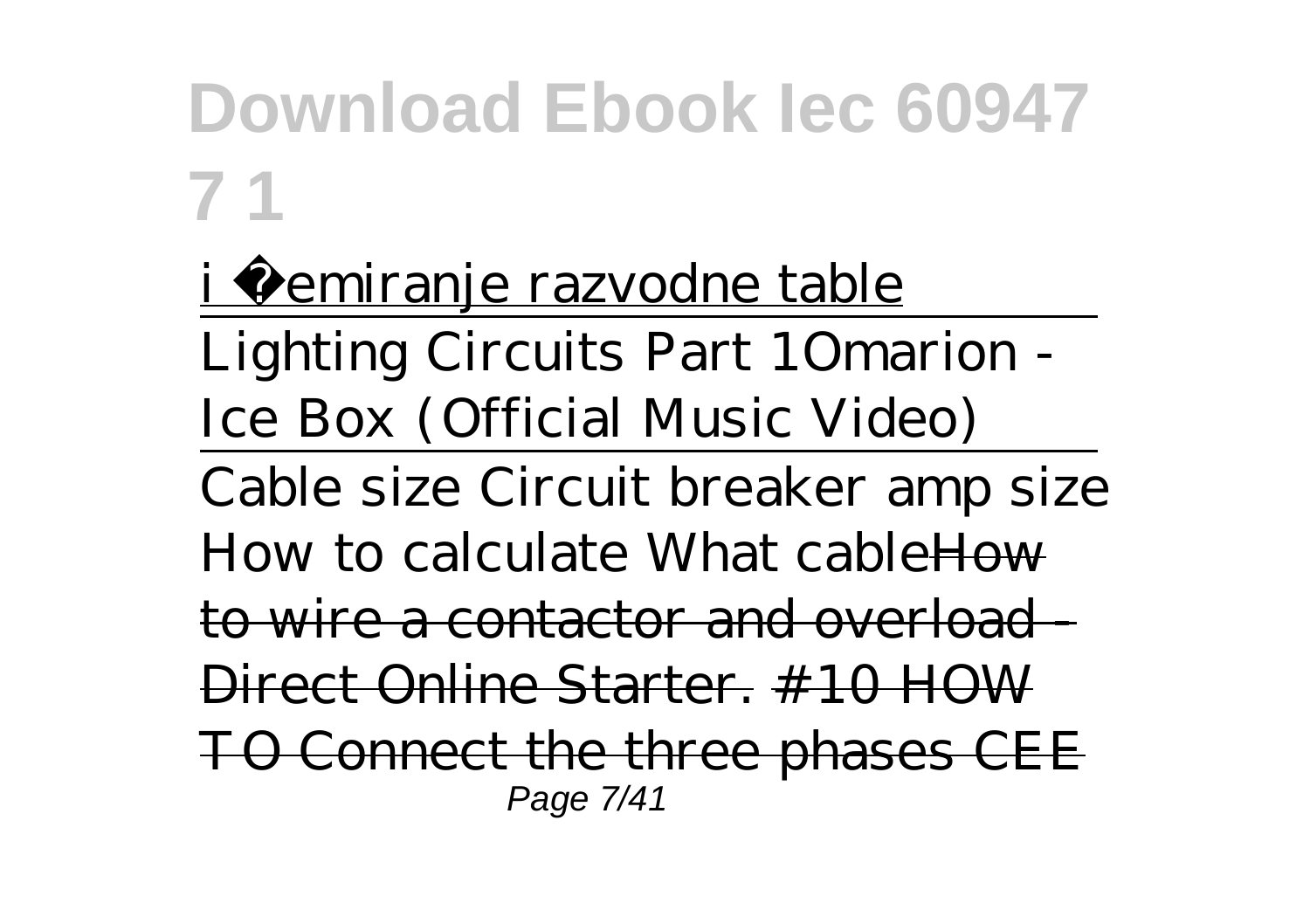plug single phase meter wiring diagram | energy meter | energy meter connection by earthbondhon *Types of Earthing System for Electricity Supplies (UK)* UK Ring Circuits (previously Ring Mains) for Socket Outlets Thomas Nagy reviews the Schneider Electric Page 8/41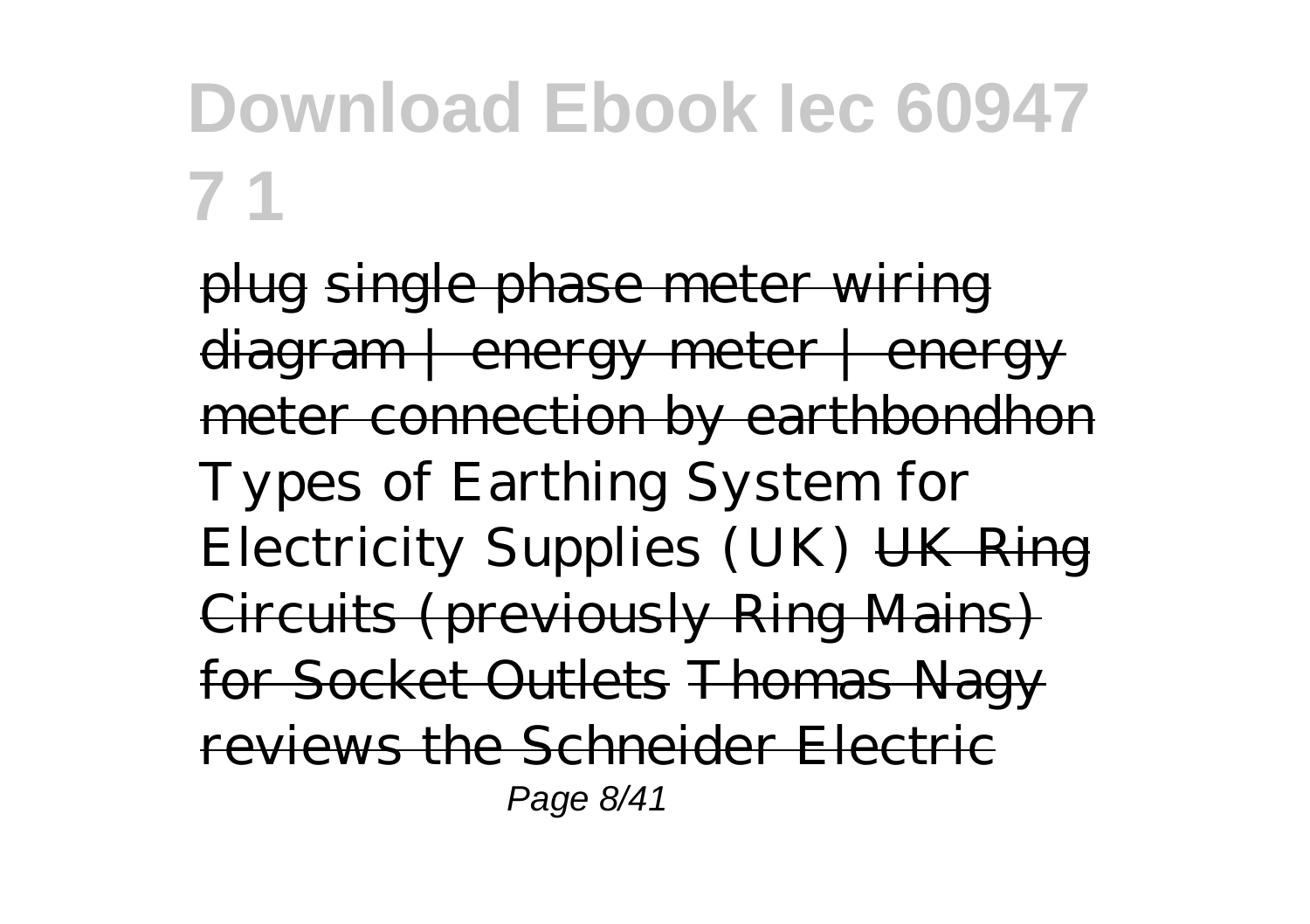Acti9 Isobar P distribution board **Hager 18th Edition Consumer Unit With Built in SPD, A Type 100 amp RCD's to Comply With BS7671**

Shared or Borrowed Neutrals on Mains Electricity Circuits **MOELLER Industrial Motor** Page 9/41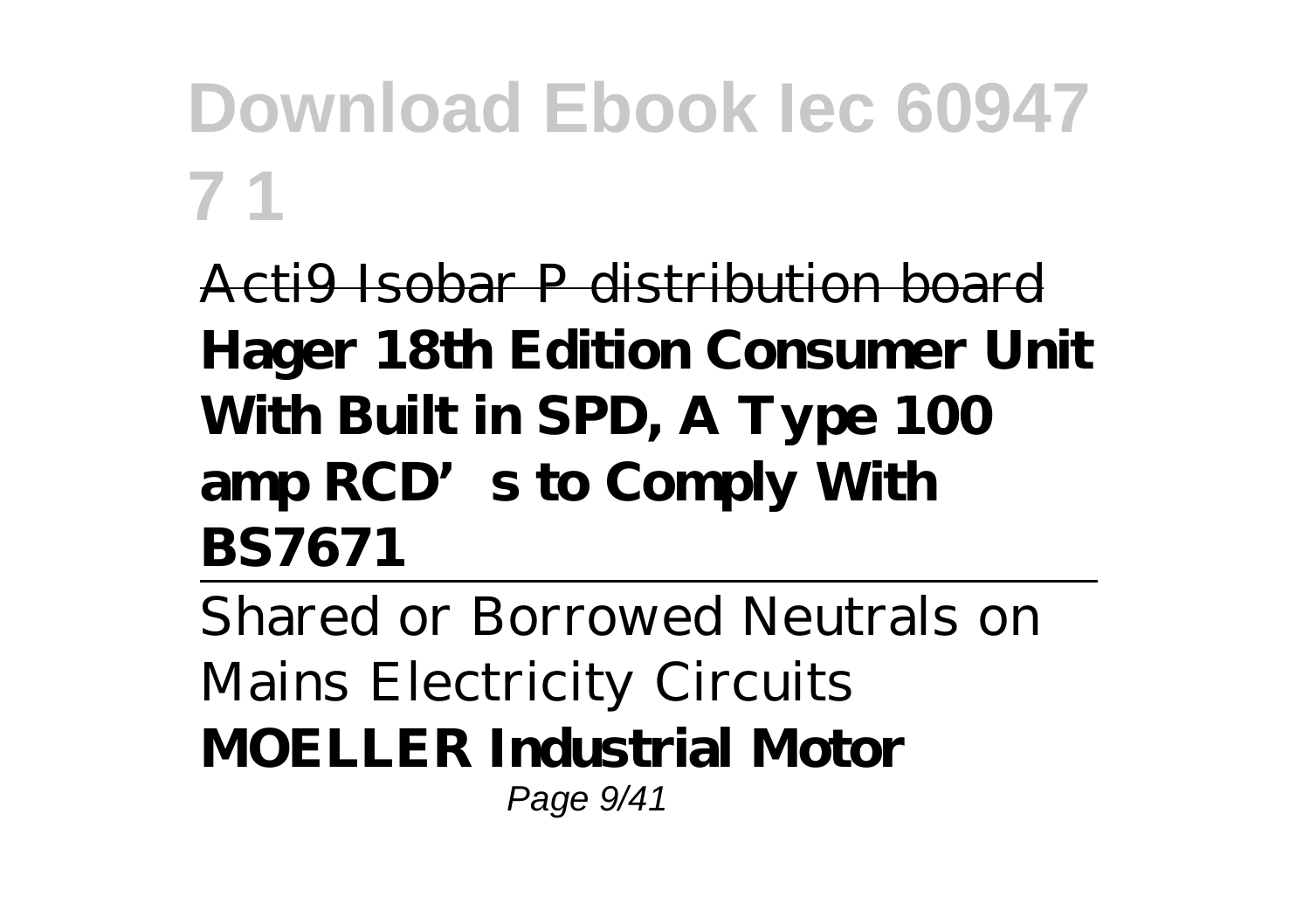**Protector Circuit Breaker and Auxiliary Simplified** (Update) New Headway Elementary Student's Book 4th :All Units -01-12 Full *15 Minute Tech Talk - Selective Coordination Tables 18th Edition Training Series - Episode 14 - Part 5, Chapter 53 - Protection,* Page 10/41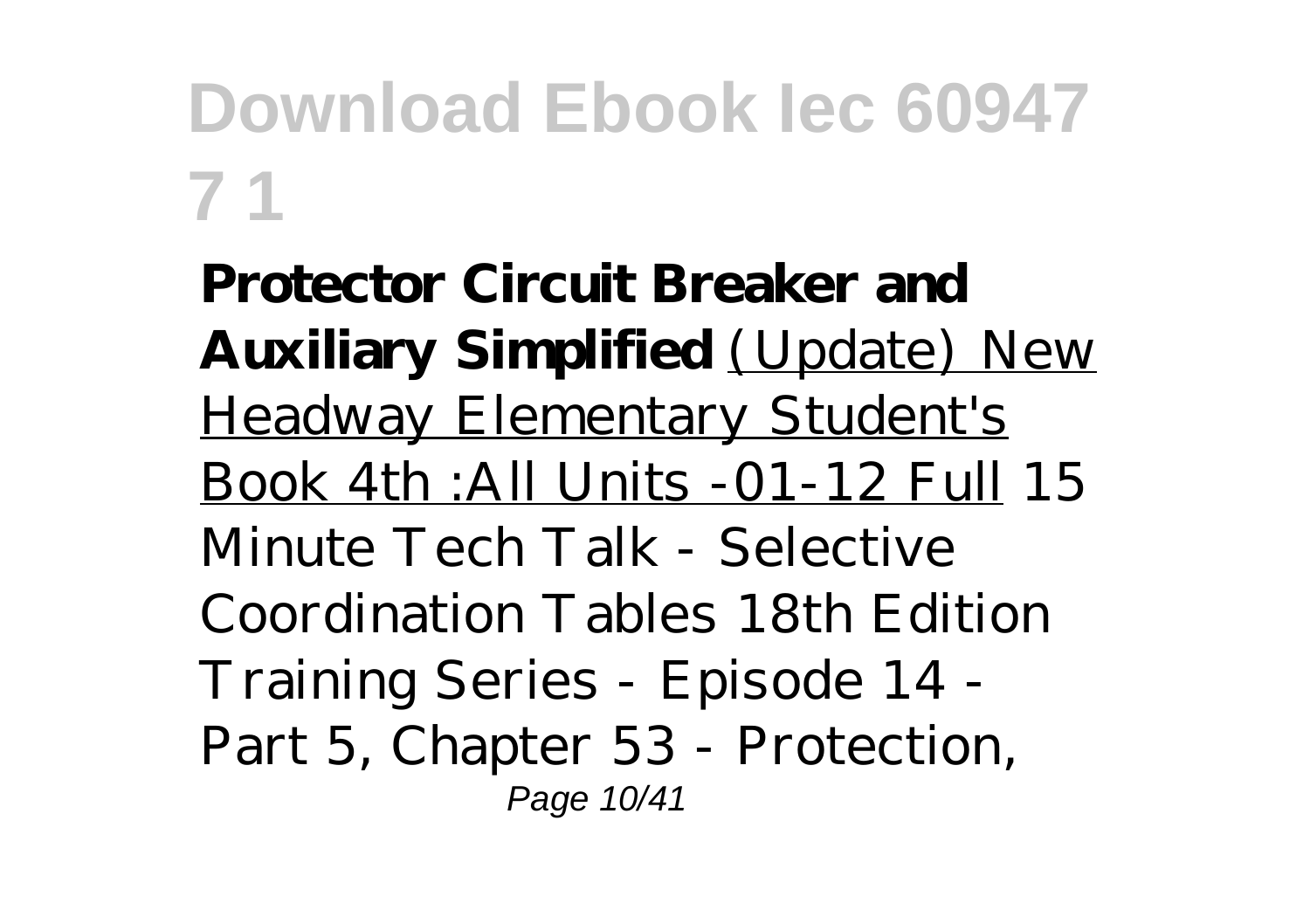*Isolation, Switching..* 9 AMAZING ICE experiments you must see (4k) *How to Install PowerTag Control - 2DI Module | Schneider Electric Support* BS7671 18th Edition Amendment 1- Section 722 Electric Vehicle Charging *Circuit Breaker Selective Coordination* Page 11/41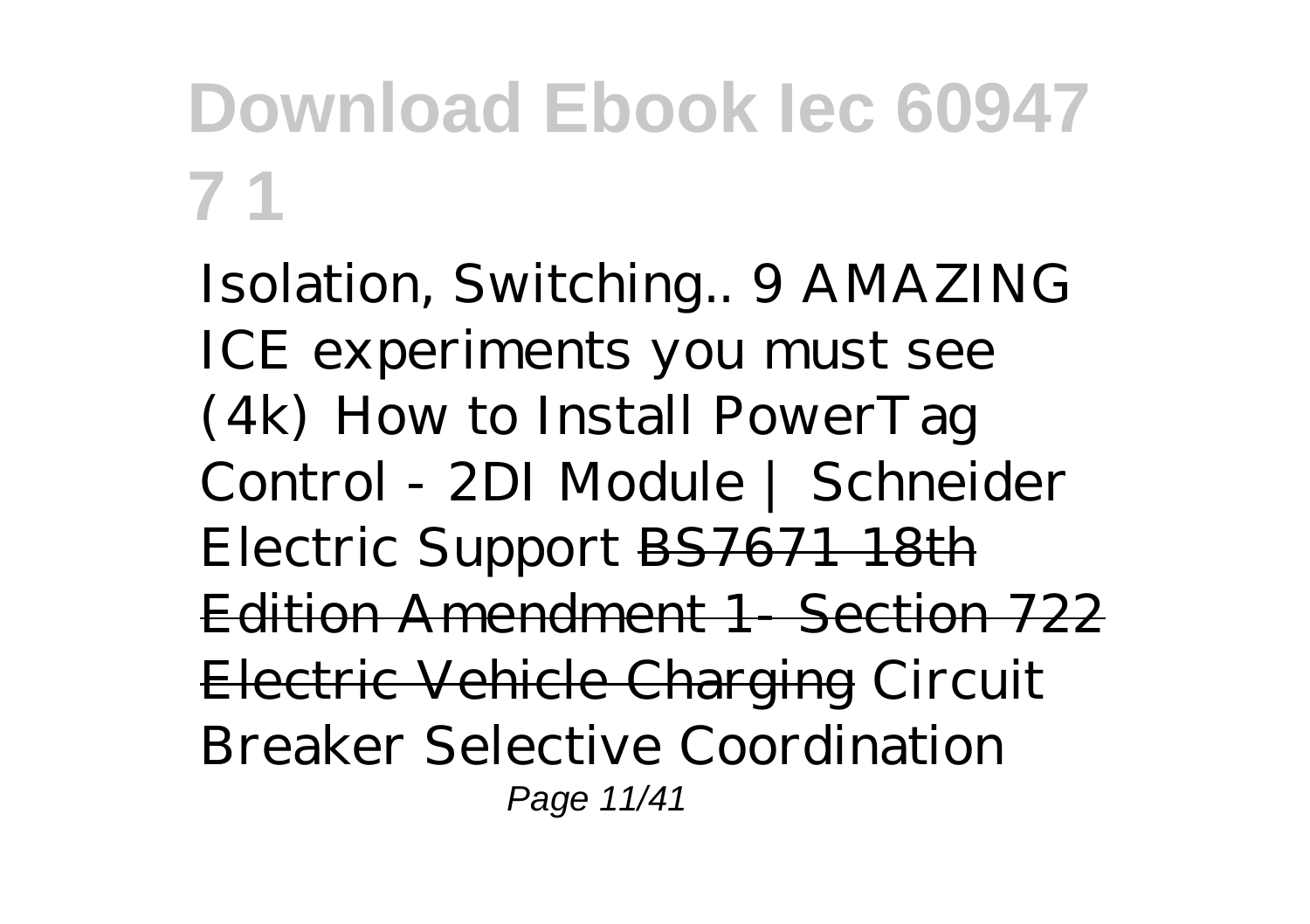*Tables Selective Coordination and OCPD Basics Iec 60947 7 1* IEC 60947-7-1:2009 specifies requirements for terminal blocks with screw-type or screwless-type clamping units primarily intended for industrial or similar use and to be fixed to a support to provide Page 12/41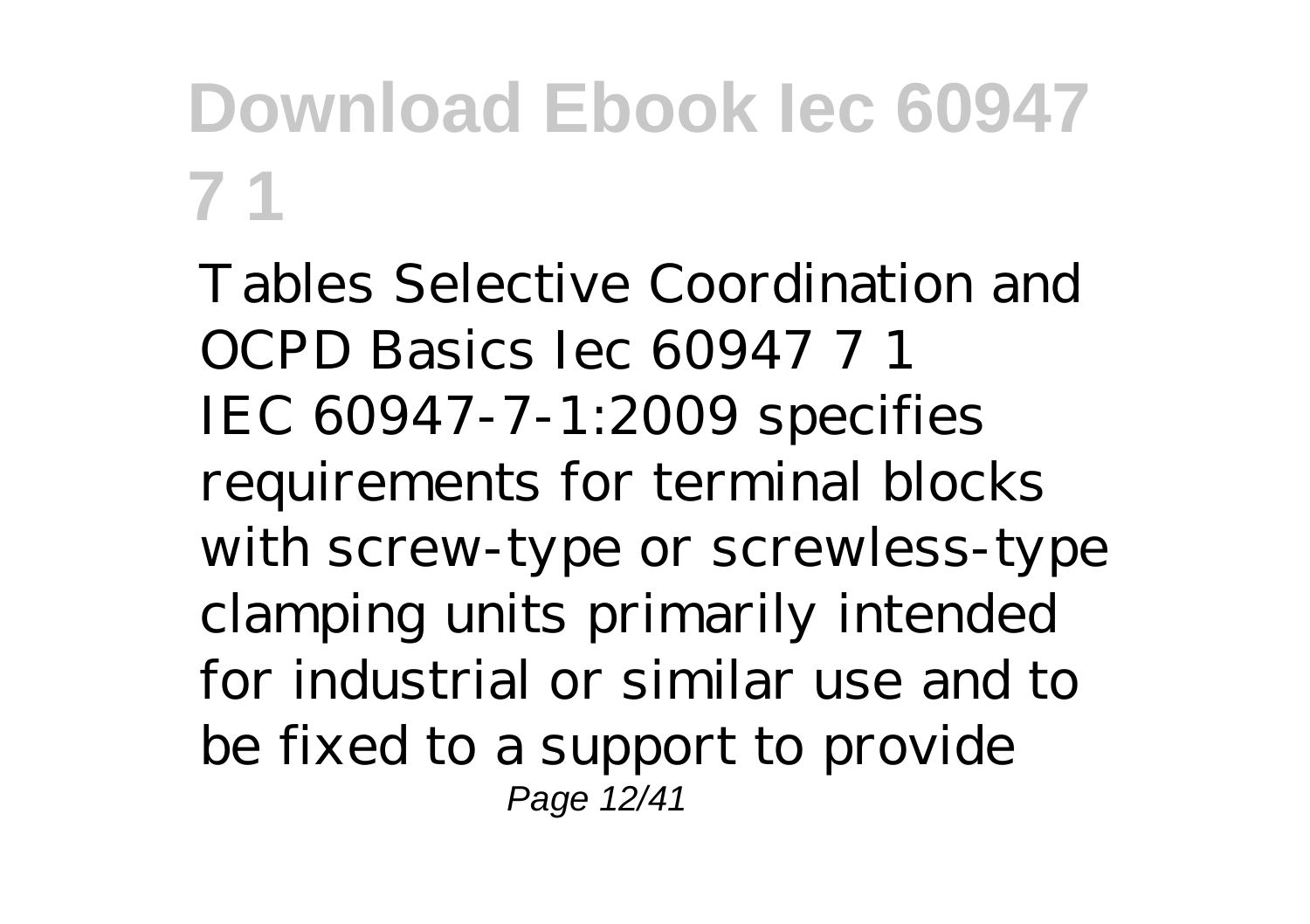electrical and mechanical connection between copper conductors. lt applies to terminal blocks intended to connect round copper conductors, with or without special preparation, having a crosssection between 0,2 mm 2 and 300 mm 2 (AWG 24/600 kcmil), Page 13/41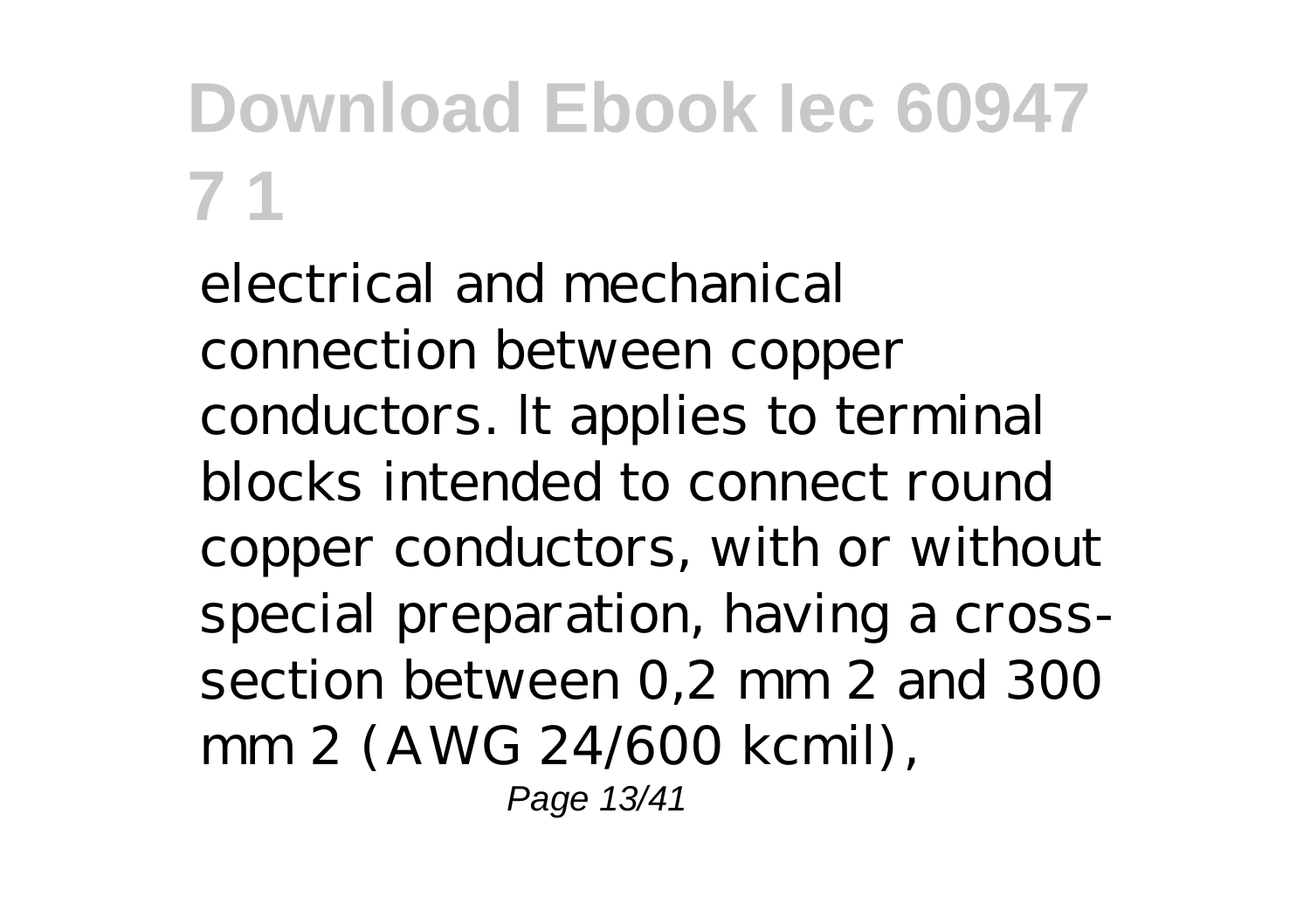intended to be used in circuits of a rated ...

*IEC 60947-7-1:2009 | IEC Webstore* iec 60947-7-1 : 2.0 International Equivalents – Equivalent Standard(s) & Relationship - Page 14/41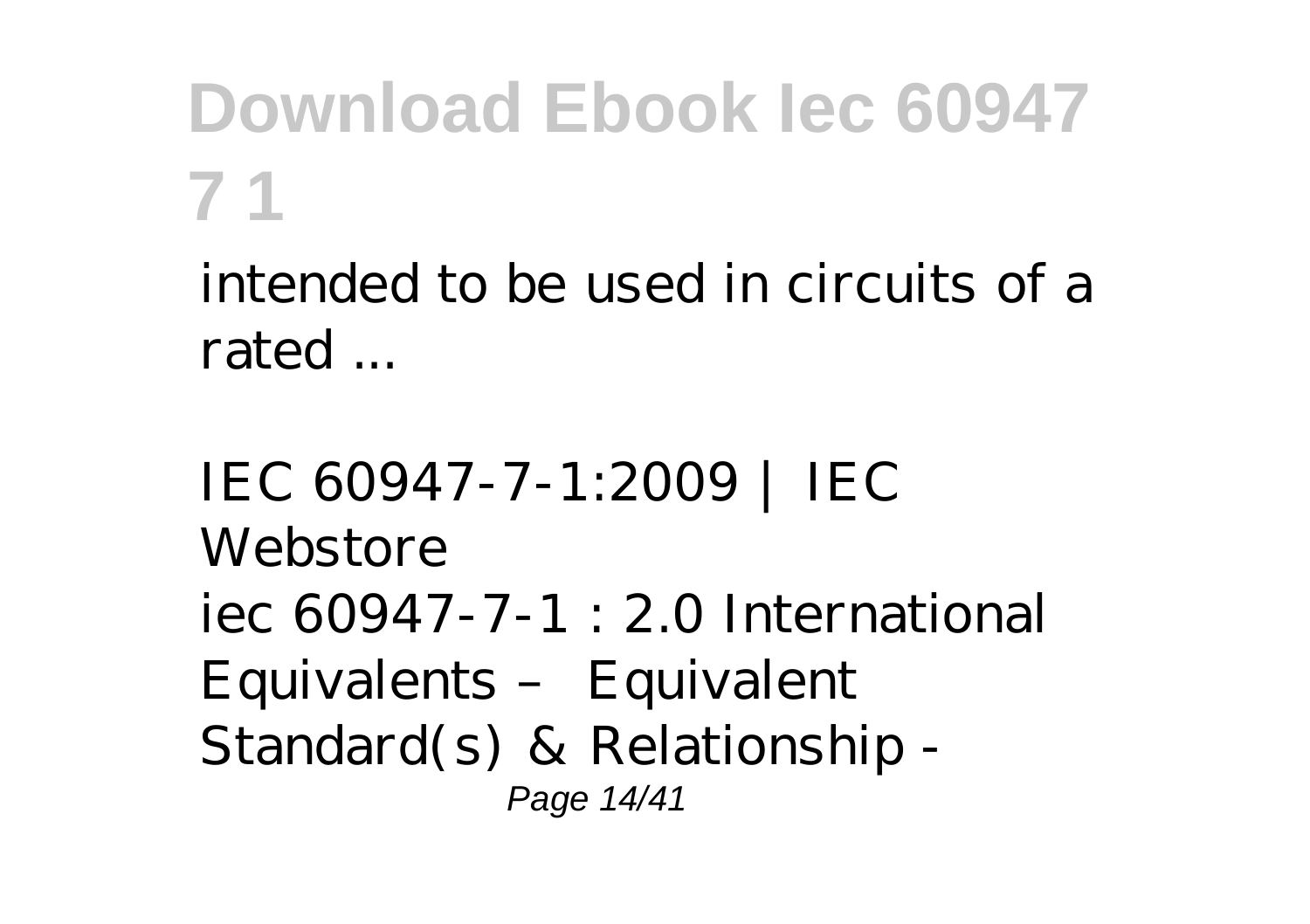(Show below) - (Hide below) Equivalent Standard(s)

*IEC 60947-7-1 : 3.0 LOW-VOLTAGE SWITCHGEAR AND CONTROLGEAR ...* IEC 60947-7-1 800V 4MM Specification Met: Iec UNSPSC Page 15/41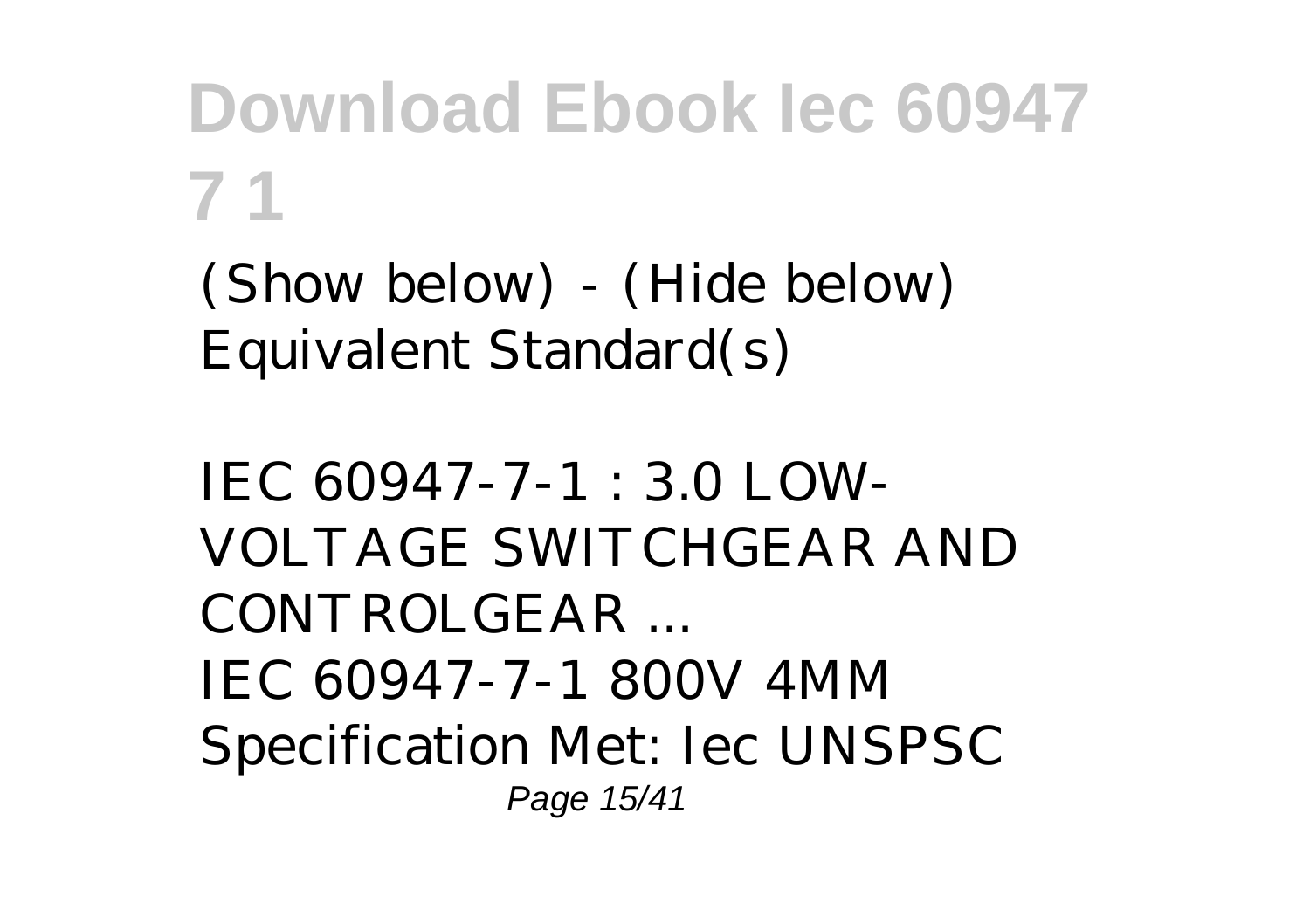Code: 40000000 See more. Customers also viewed these products. Page 1 of 1 Start over Page 1 of 1 . This shopping feature will continue to load items when the Enter key is pressed. In order to navigate out of this carousel please use your heading shortcut Page 16/41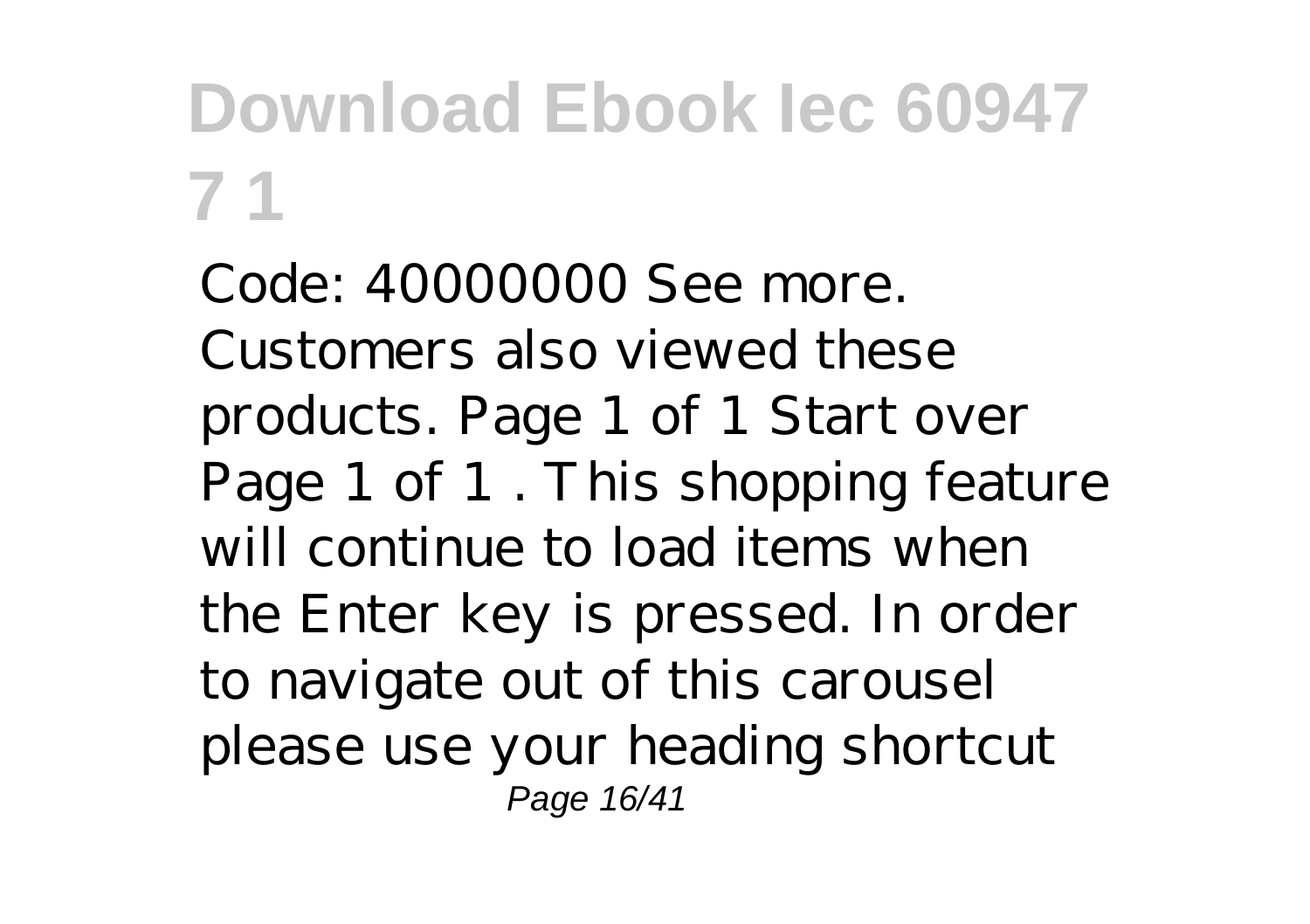key to navigate to the next or ...

*Wago IEC 60947-7-1 800V 4mm Terminal Block: Amazon.com ...* Manufacturer Part Number: IEC 60947-7-1 800V 2,5MM A previously used, fully functional product that may have some signs Page 17/41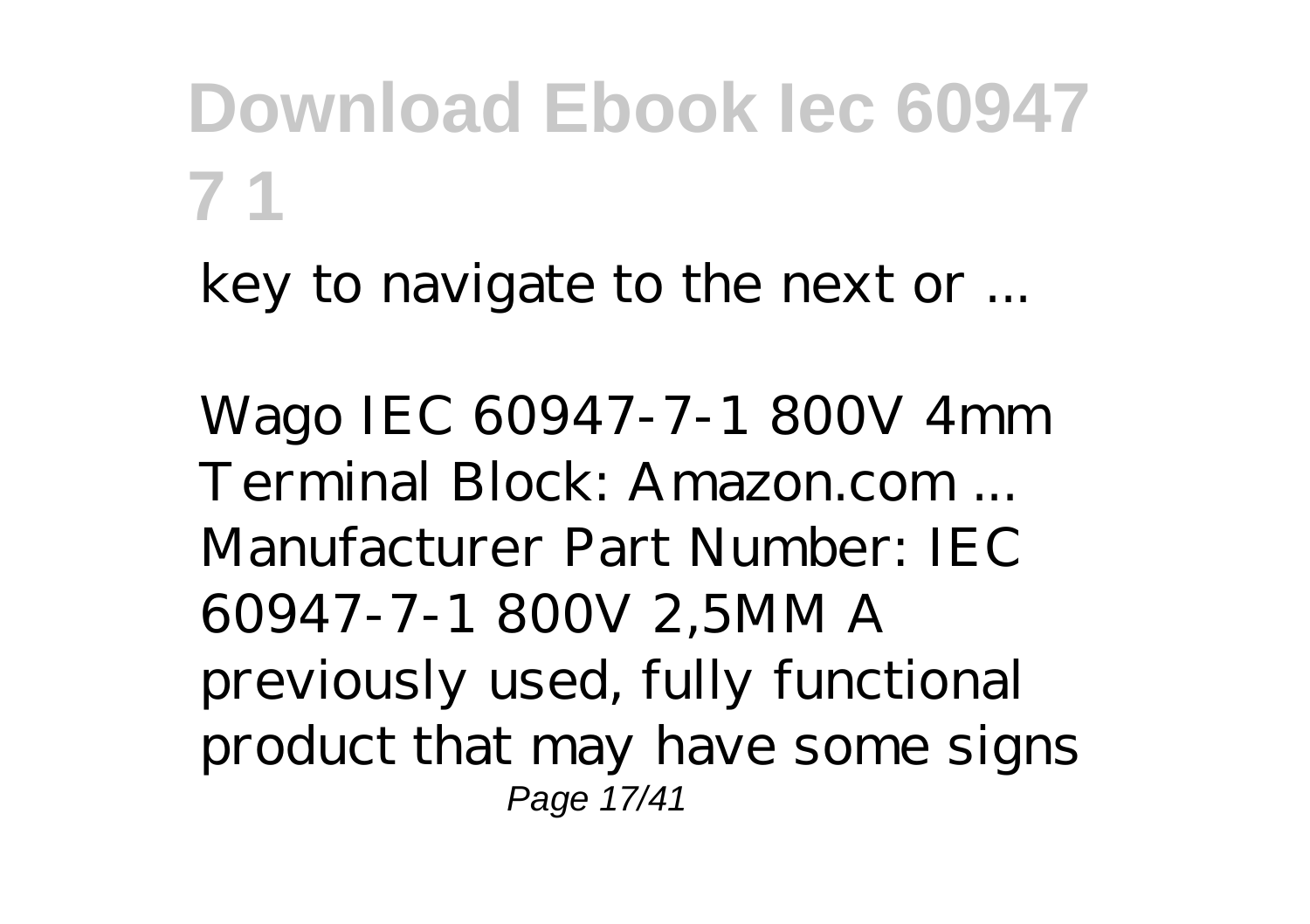of cosmetic wear. IMS Product Code: 1740012

*Wago IEC 60947-7-1 Ground Terminal 800V USIP | eBay* "IEC 60947-7-1:2009 specifies requirements for terminal blocks with screw-type or screwless-type Page 18/41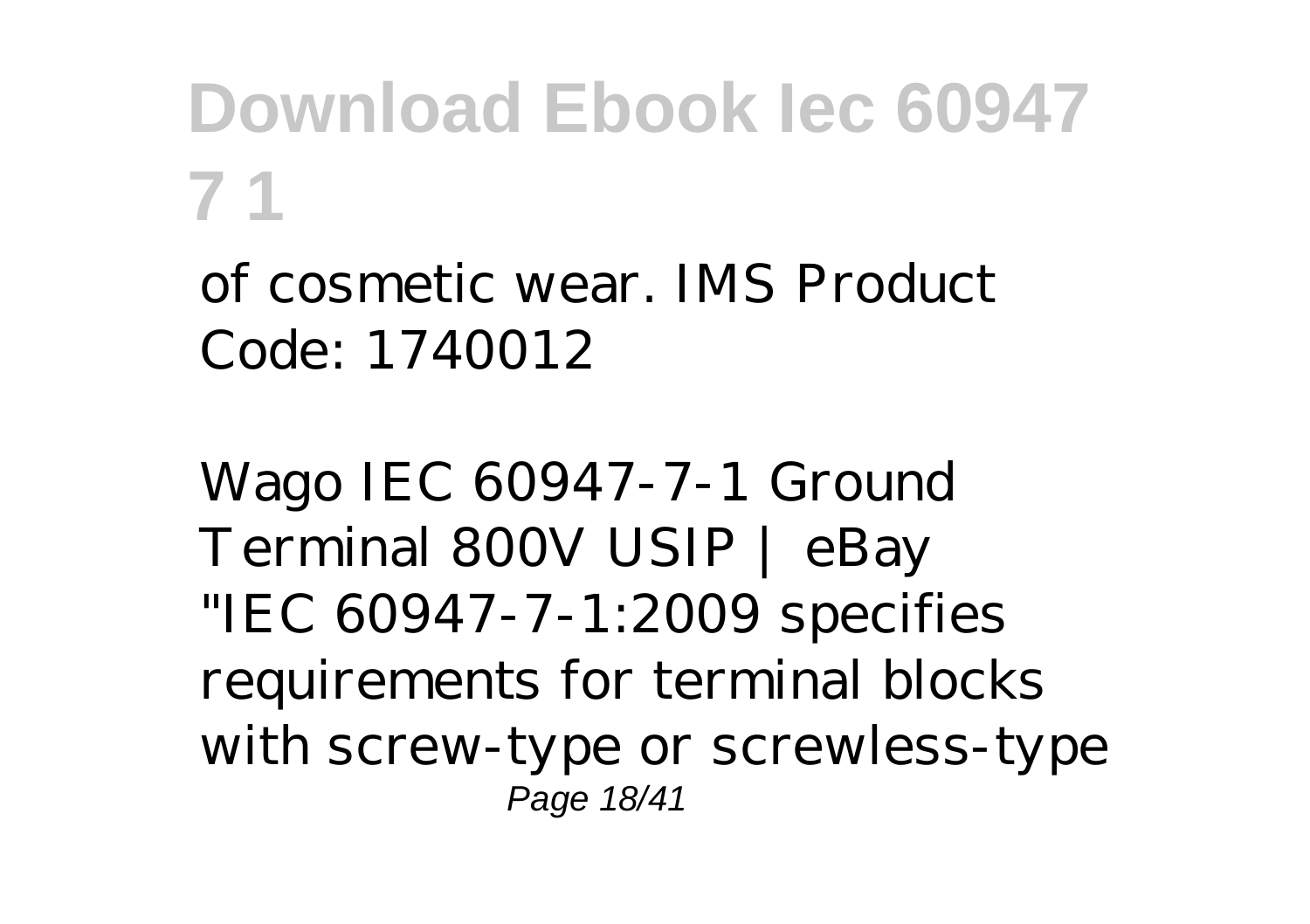clamping units primarily intended for industrial or similar use and to be fixed to a support to provide electrical and mechanical connection between copper conductors. lt applies to terminal blocks intended to connect round copper conductors, with or without Page 19/41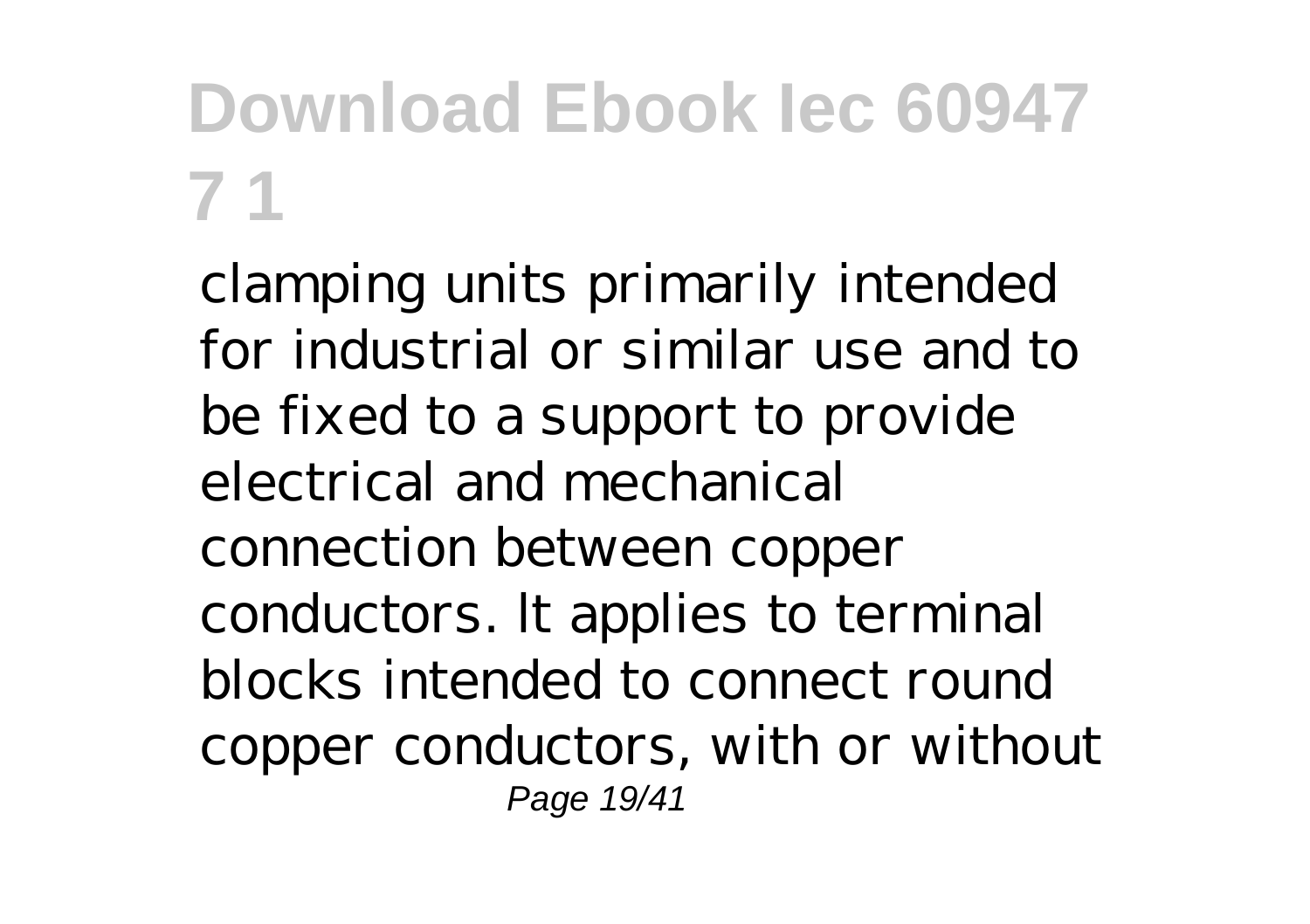special preparation, having a crosssection between 0,2 mm 2 and 300 mm 2 (AWG 24/600 kcmil), intended to be used in circuits of a rated ...

*IEC 60947-7-1 Ed. 3.0 b:2009 - Low-voltage switchgear and ...* Page 20/41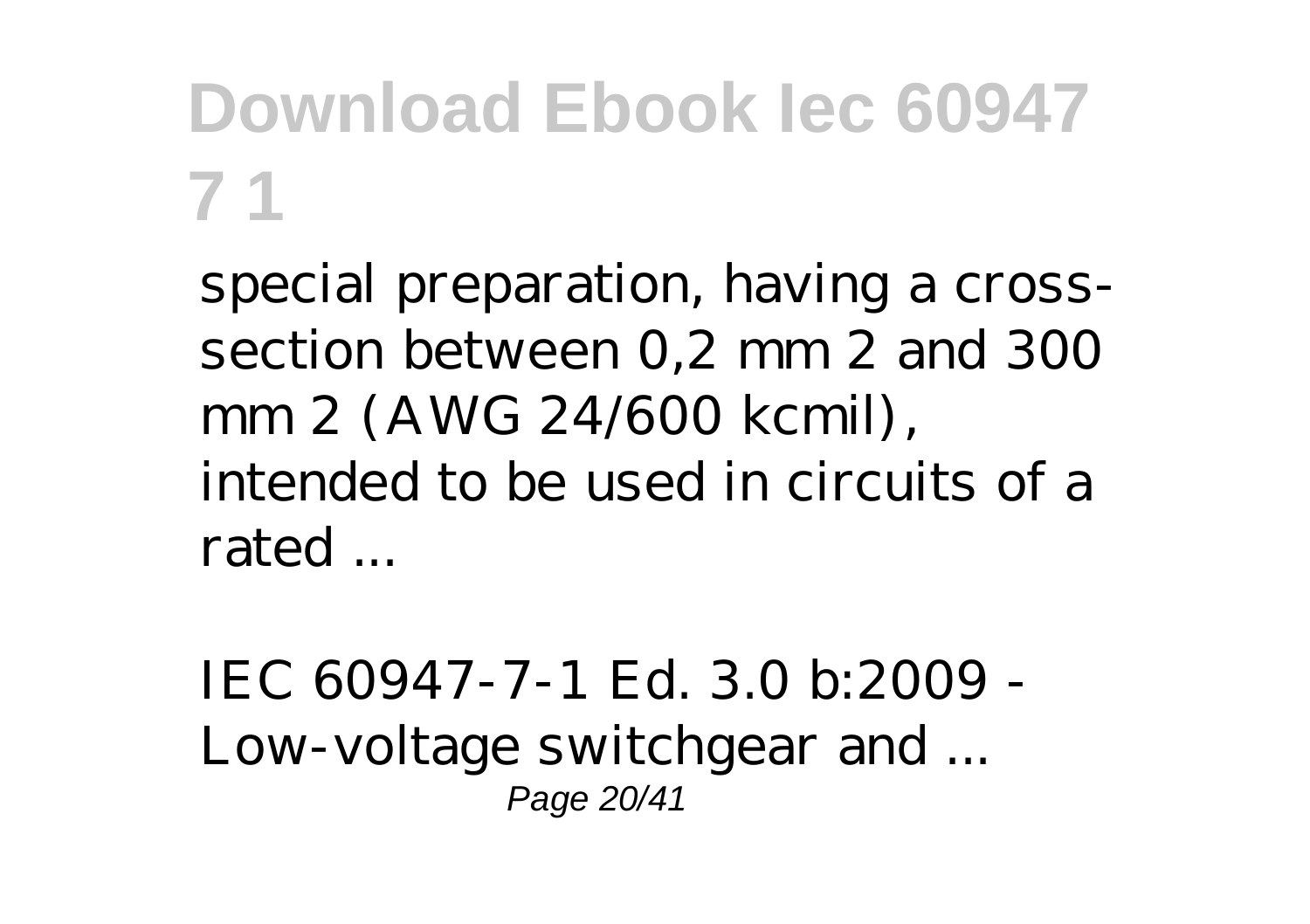Shop Terminal Blocks, IEC 60947-7-1, 1000 (Nominal) V, 1 Position, 1 Level, 78.3 mm, 192 (Nominal)A, 4 to 3/0 AWG, 1 Poles by Phoenix Contact (3213140) at Graybar, your trusted resource for Screw Connection Terminal Blocks and Page 21/41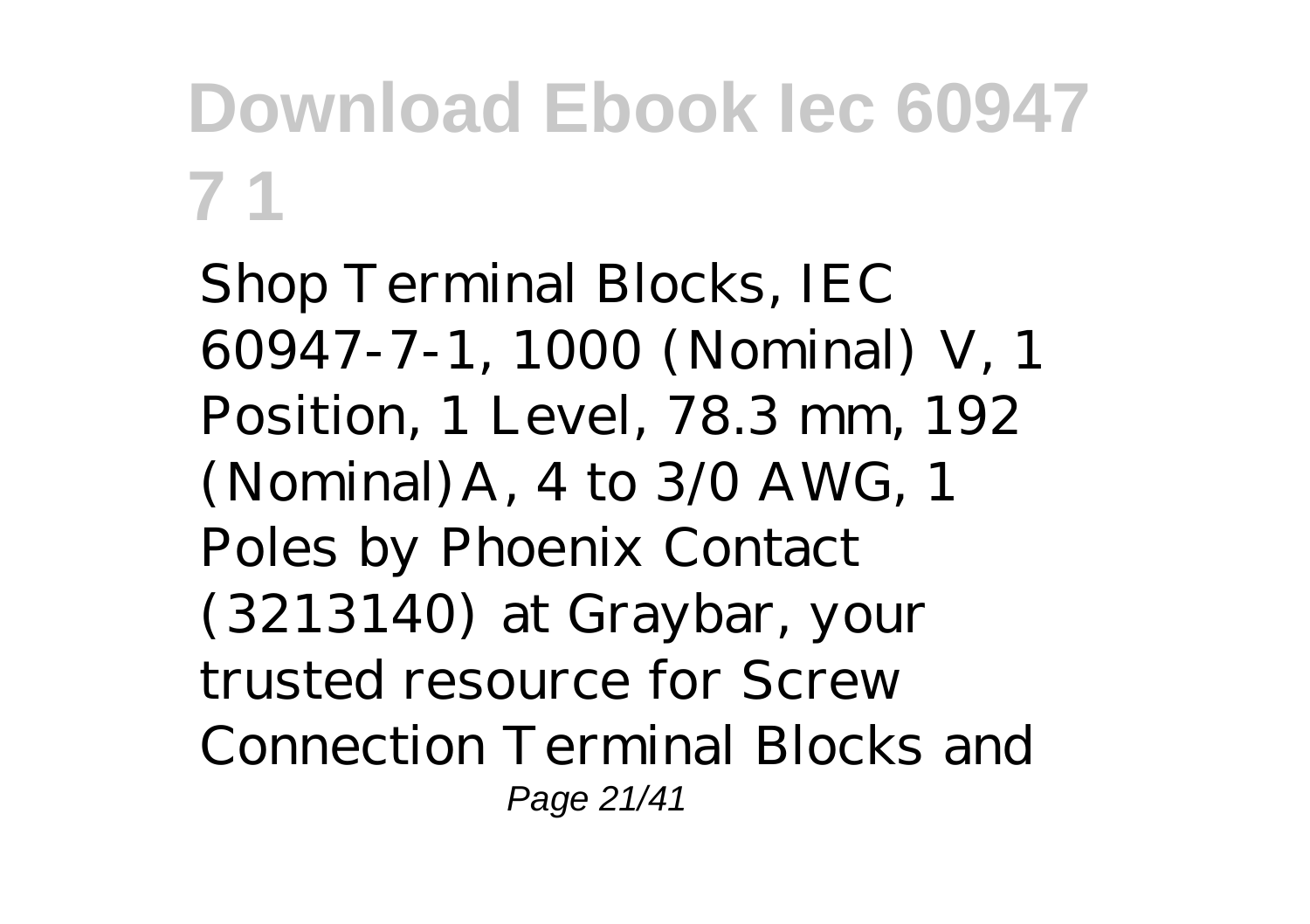other Phoenix Contact products.

*Phoenix Contact 3213140 Terminal Blocks, IEC 60947-7-1 ...* IEC 60947-1 Edition 6.0 2020-04 INTERNATIONAL STANDARD NORME INTERNATIONALE Lowvoltage switchgear and controlgear Page 22/41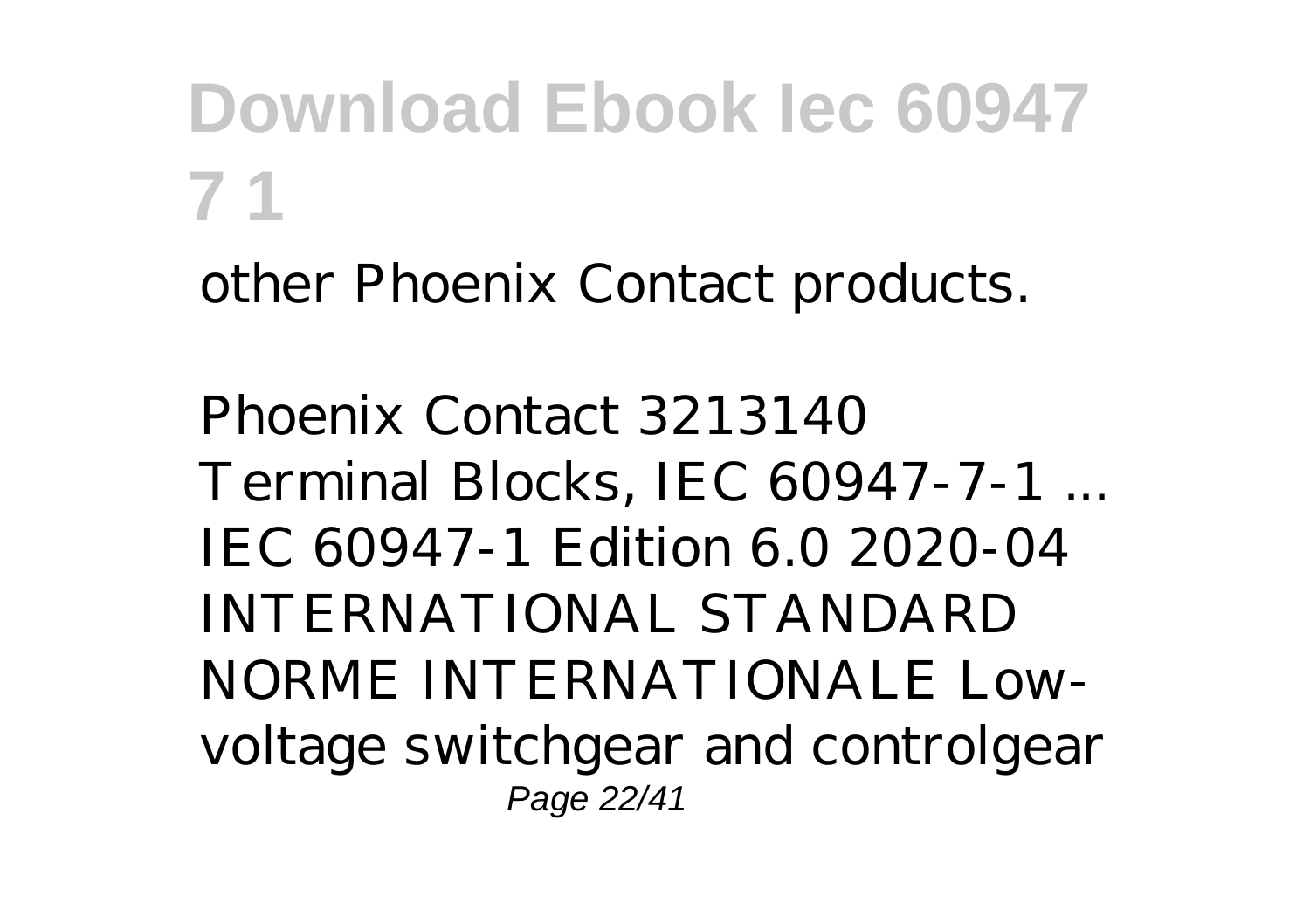– Part 1: General rules. Appareillage à basse tension – Partie 1: Règles générales. INTERNATIONAL ELECTROTECHNICAL COMMISSION . COMMISSION ELECTROTECHNIQUE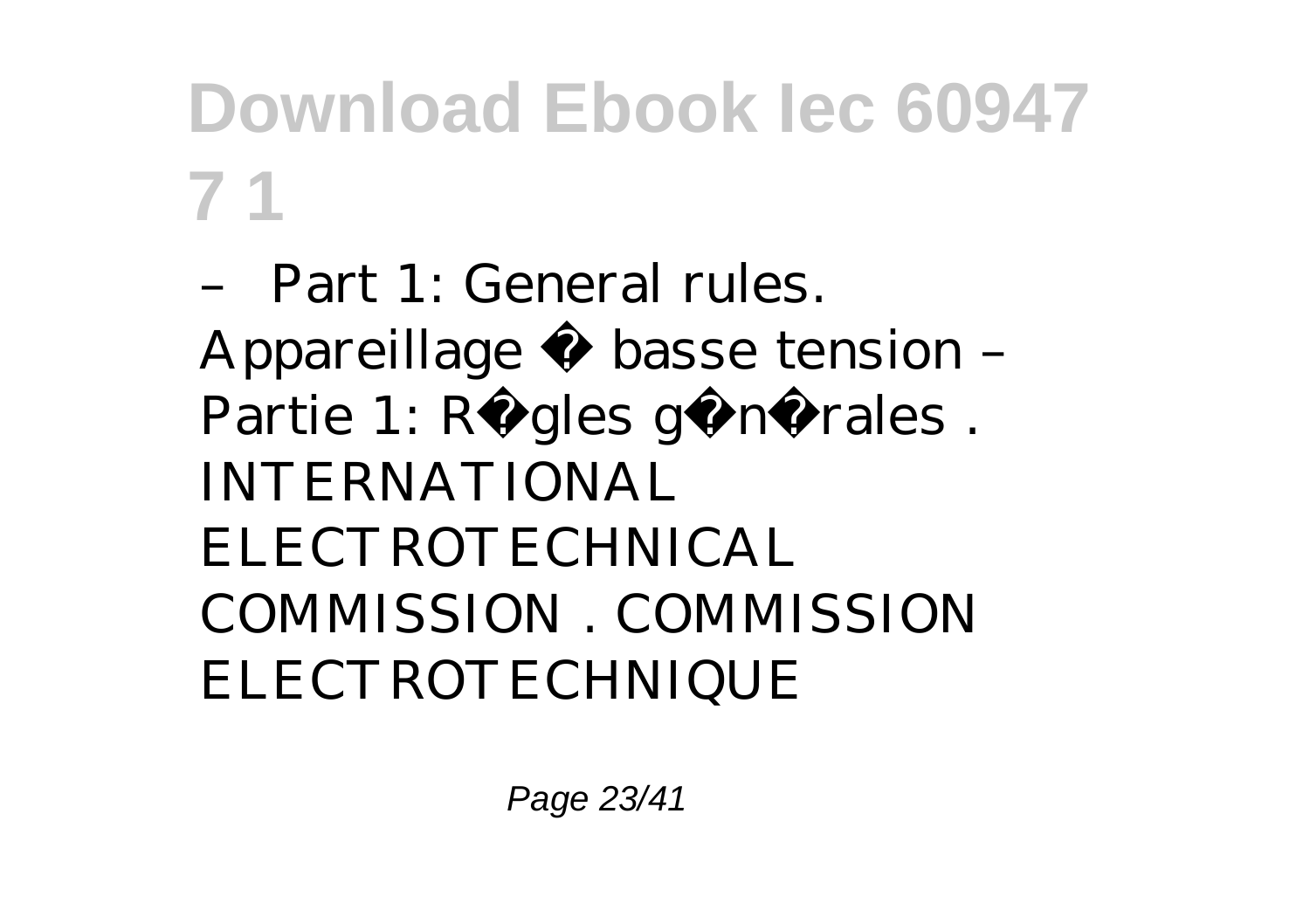*Edition 6.0 2020-04 INTERNATIONAL STANDARD NORME ...*

IEC 60947-7-1:2002/COR1:2003 Withdrawn Corrigendum 1 - Lowvoltage switchgear and controlgear - Part 7-1: Ancillary equipment -

Terminal blocks for copper Page 24/41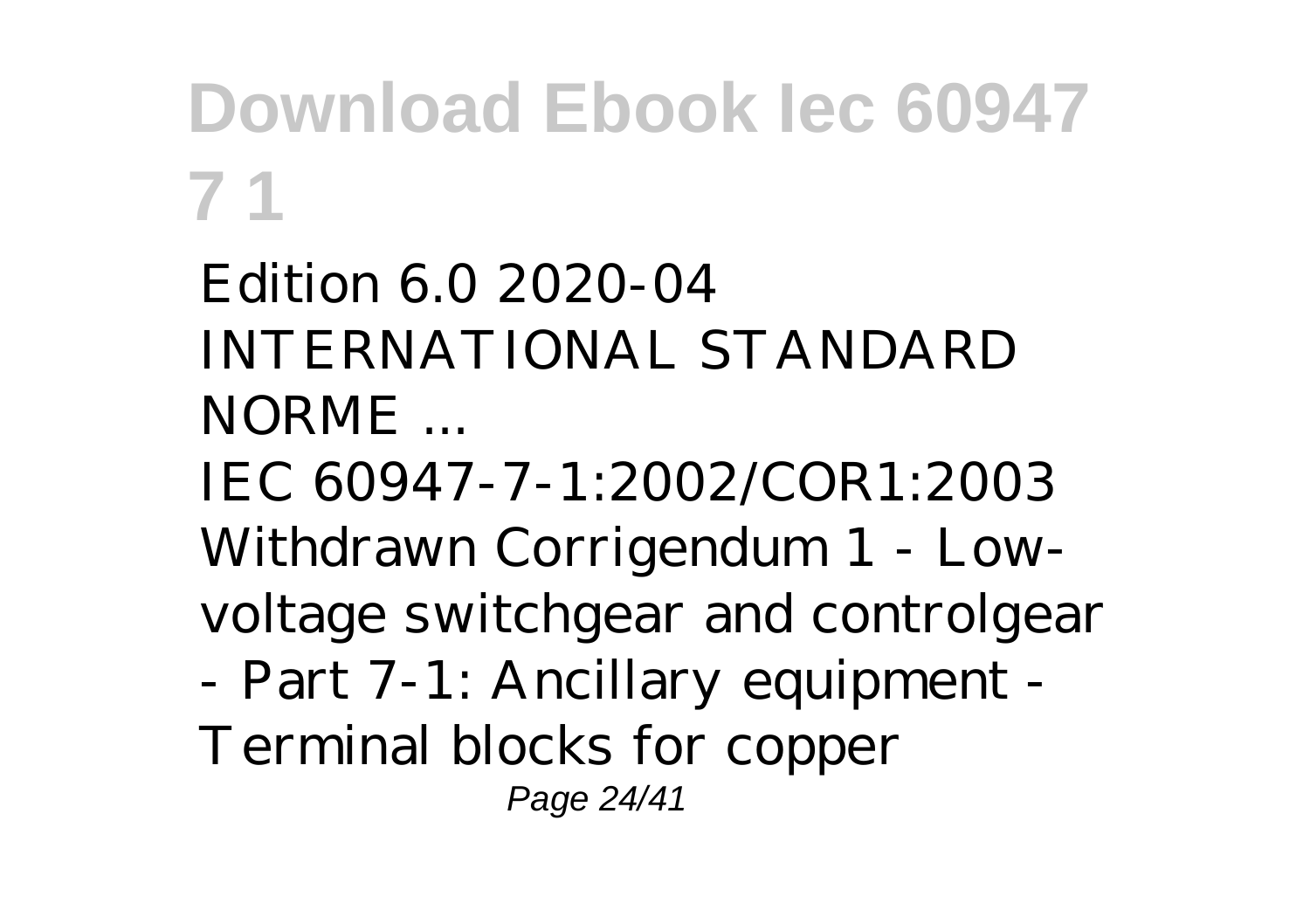conductors. TC 121/SC 121A; Additional information

*IEC 60947-7-1:2002/COR1:2003 | IEC Webstore* New- Unused WAGO 280 Terminal Block with Disconnect IEC 60947-7-1 400V 2.5mm2 216A Page 25/41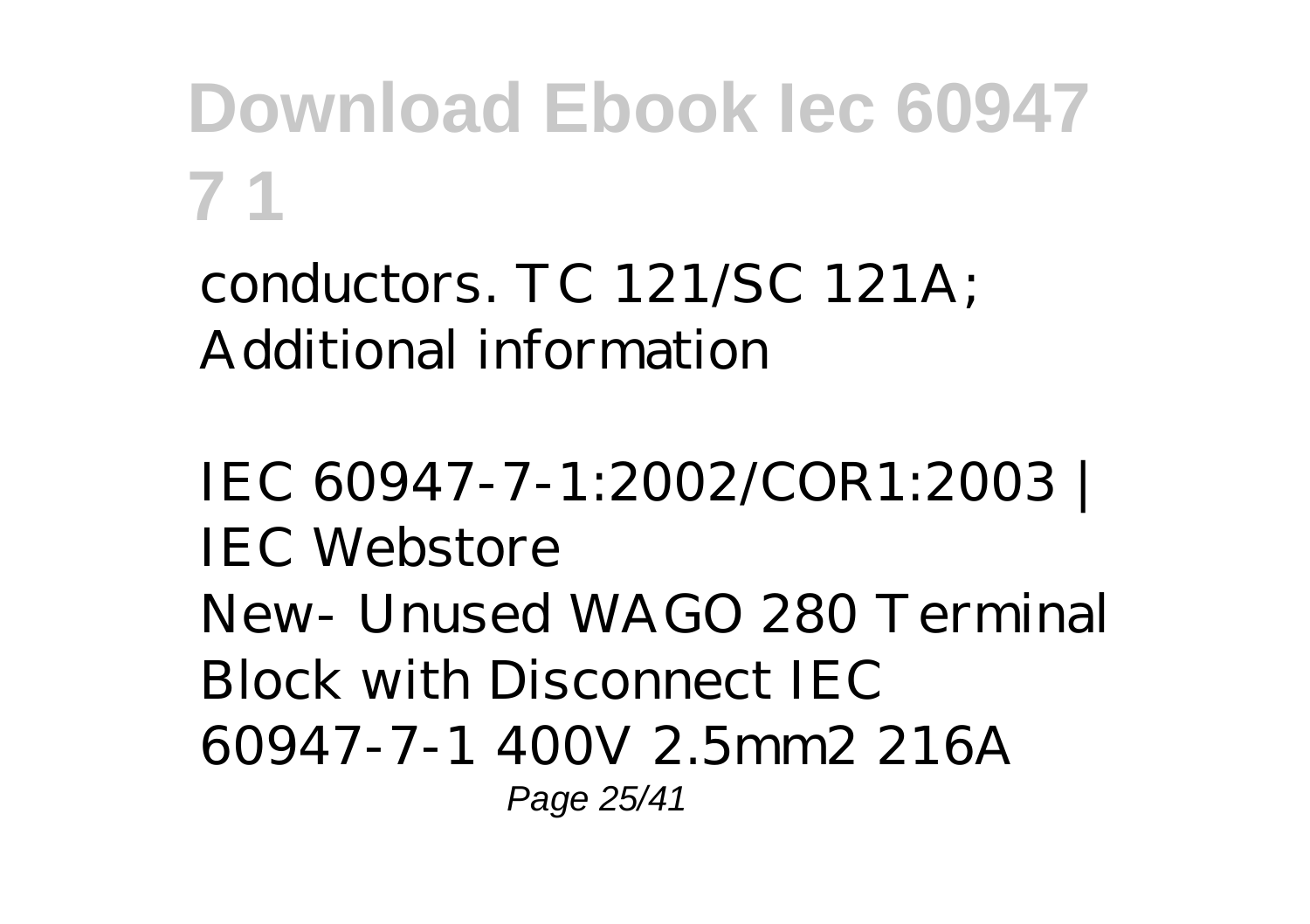Rail Mount Style I have 8 available and will combine shipping. All 8 are shown in photo.

*WAGO 280 Terminal Block with disconnect IEC 60947-7-1 400V ...* Standard IEC 60947-7-1/ EN 60947-7-1/DIN VDE 0611-1 Page 26/41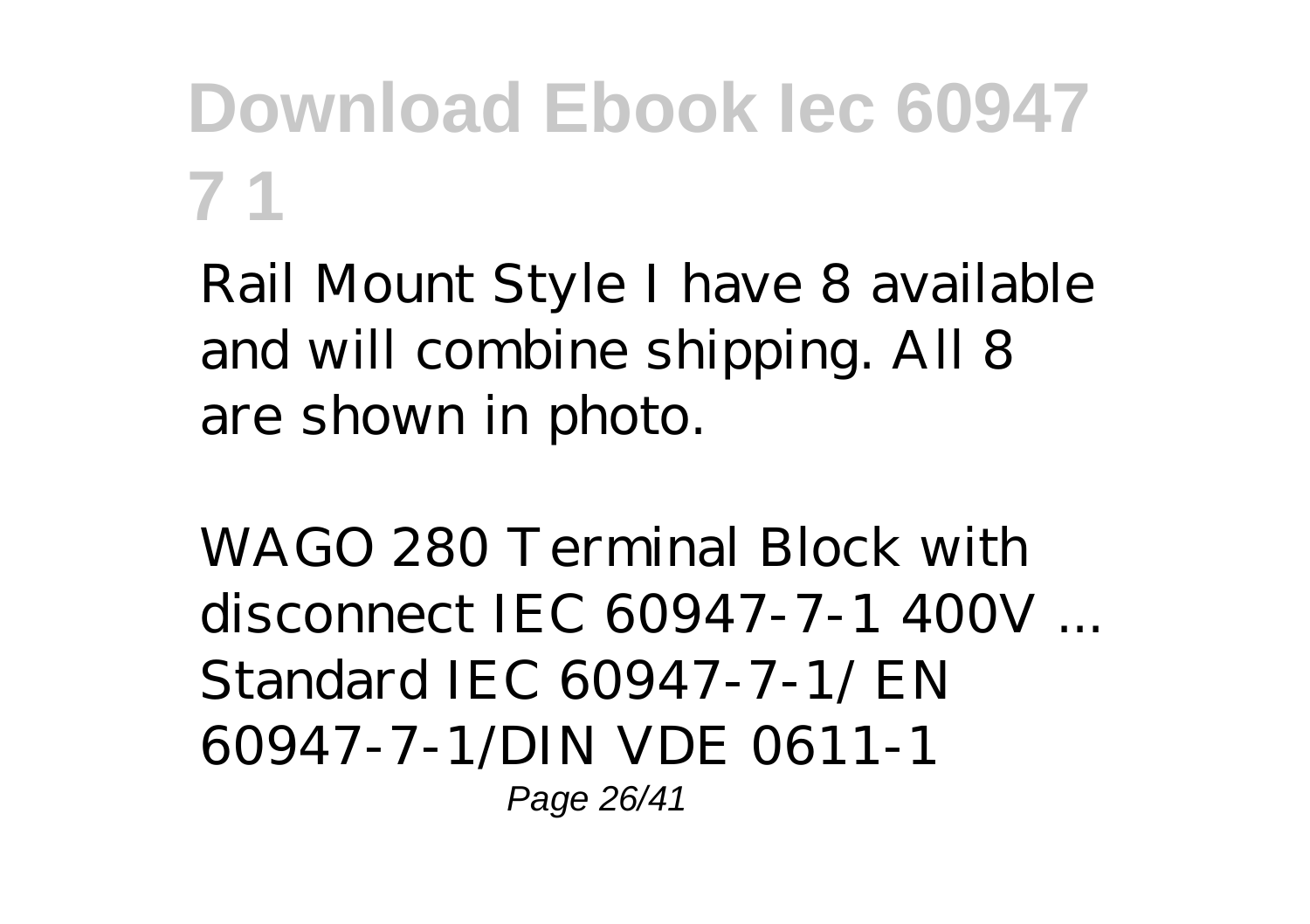specifies the test currents for the individual conductor cross sections listed in the adjacent table. The corresponding currents are listed with the connection data for the individual terminal blocks. The type tests of terminal blocks are based on this data.

Page 27/41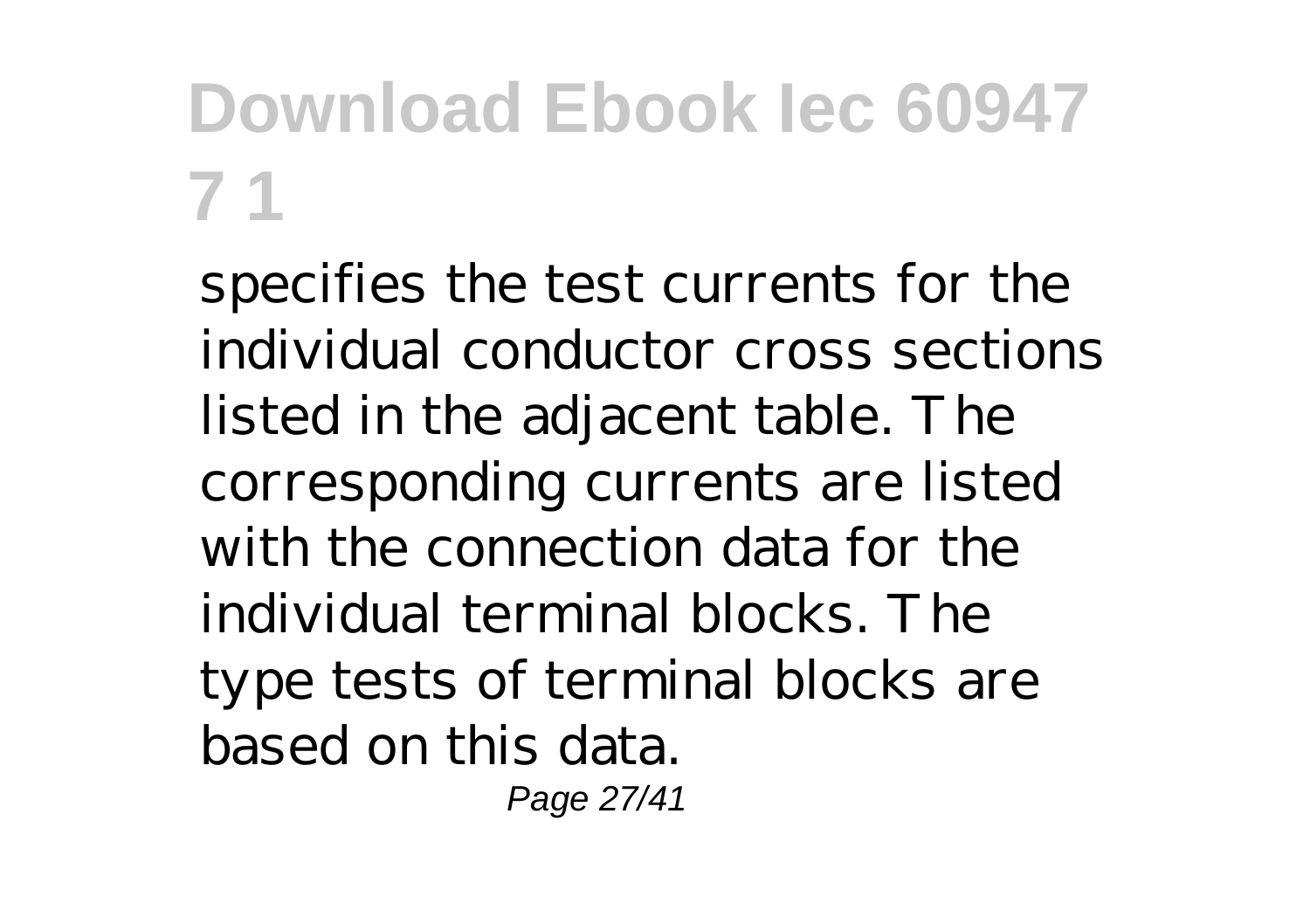*PHOENIX CONTACT | Quality inspection of electrical connections* Shop Terminal Blocks, IEC 60947-7-1, 1000 (IEC) V, 600 (UL) V, 40.5 mm, 39.6 mm, 20 (UL)A, 24 (IEC)A, 22 to 12 AWG, 5.1 mm W by Bussmann (Eaton) Page 28/41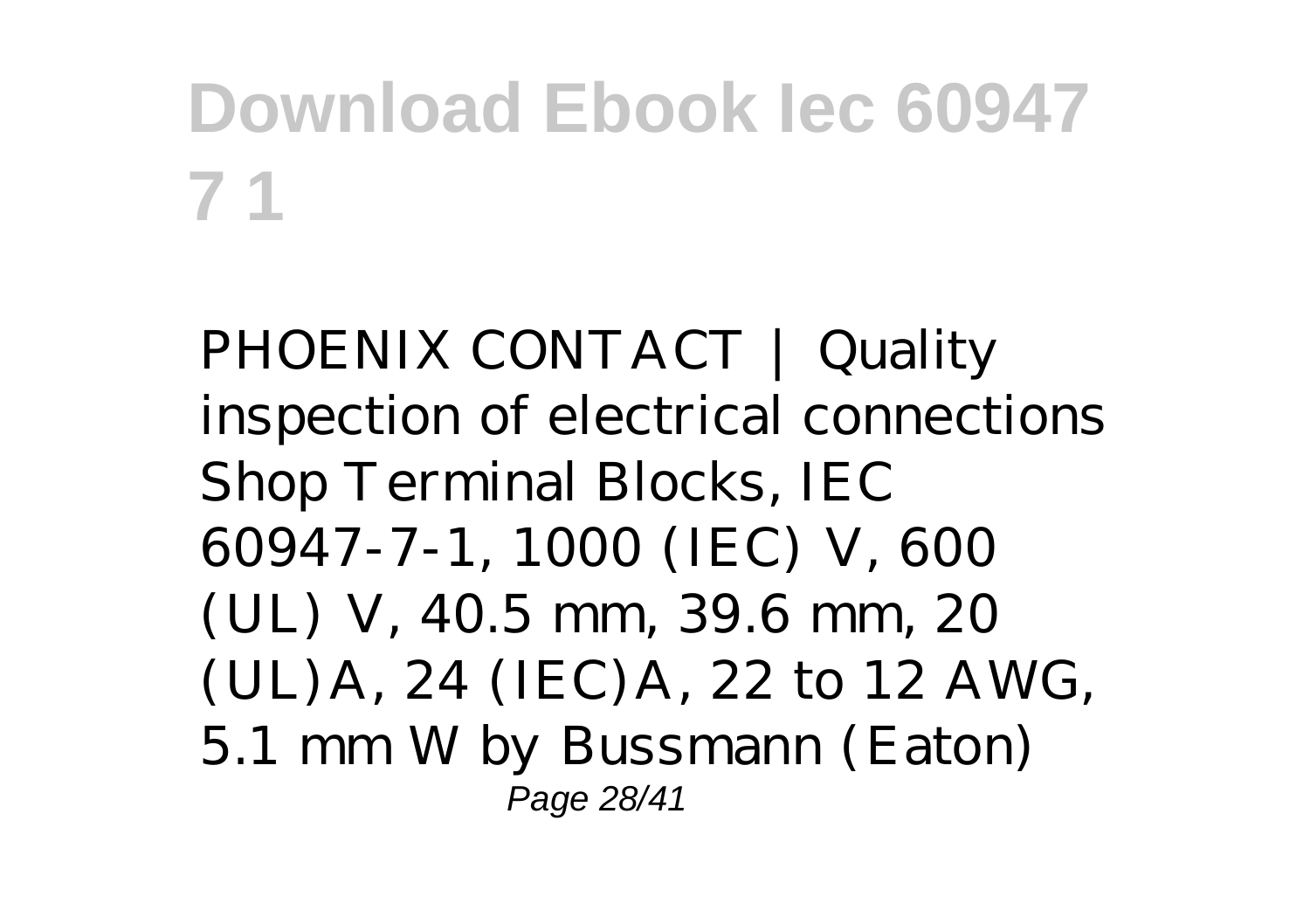(DS20-GY) at Graybar, your trusted resource for Screw Connection Terminal Blocks and other Bussmann (Eaton) products.

*Bussmann (Eaton) DS20-GY Terminal Blocks, IEC 60947-7-1 ...* IEC 60947-7-1:1989. Title. Low-Page 29/41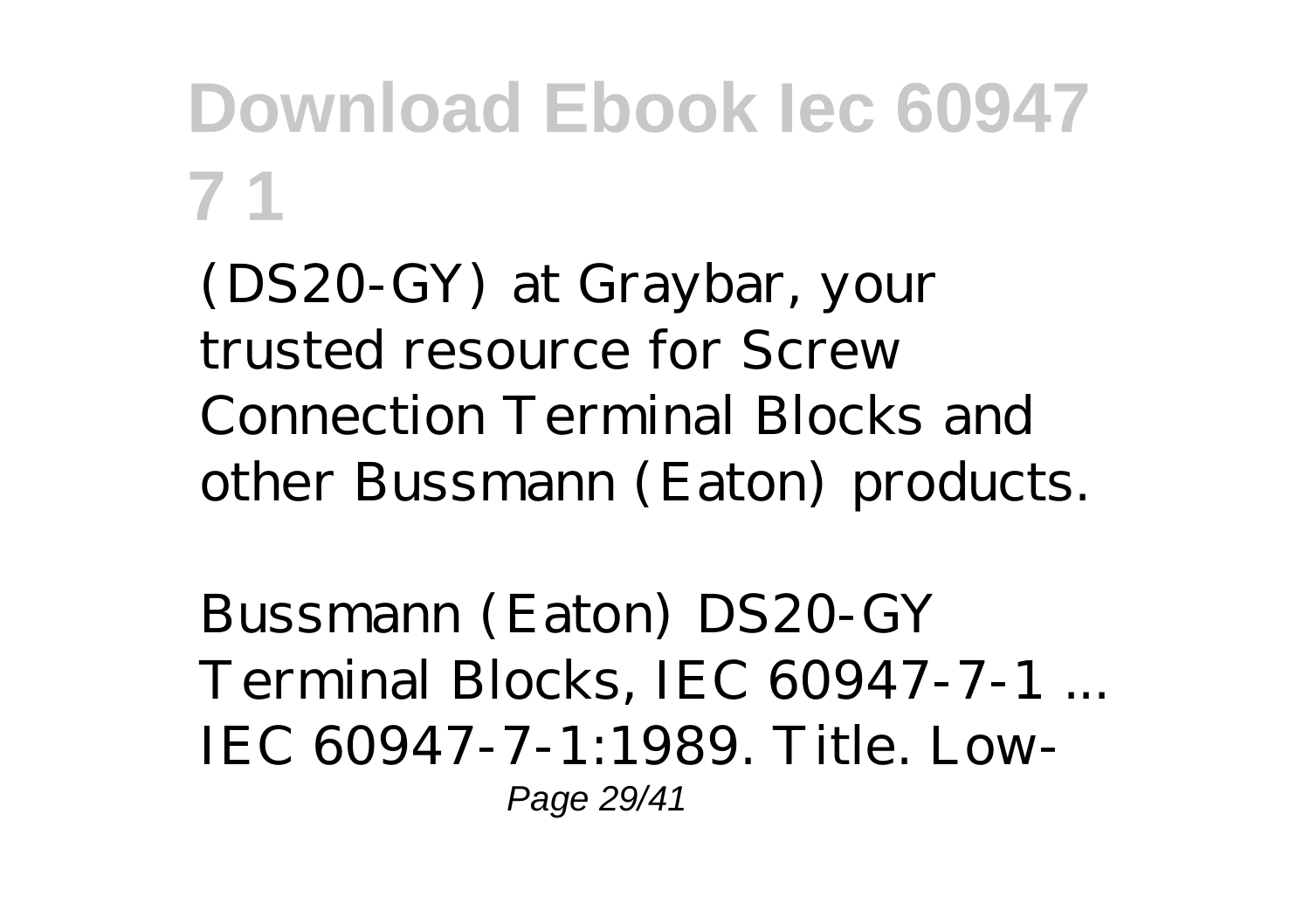voltage switchgear and controlgear. Part 7: Ancillary equipment - Section One: Terminal blocks for copper conductors. Abstract. Specifies requirements for terminal blocks with screwtype or screwless type terminals, primarily intended for industry, Page 30/41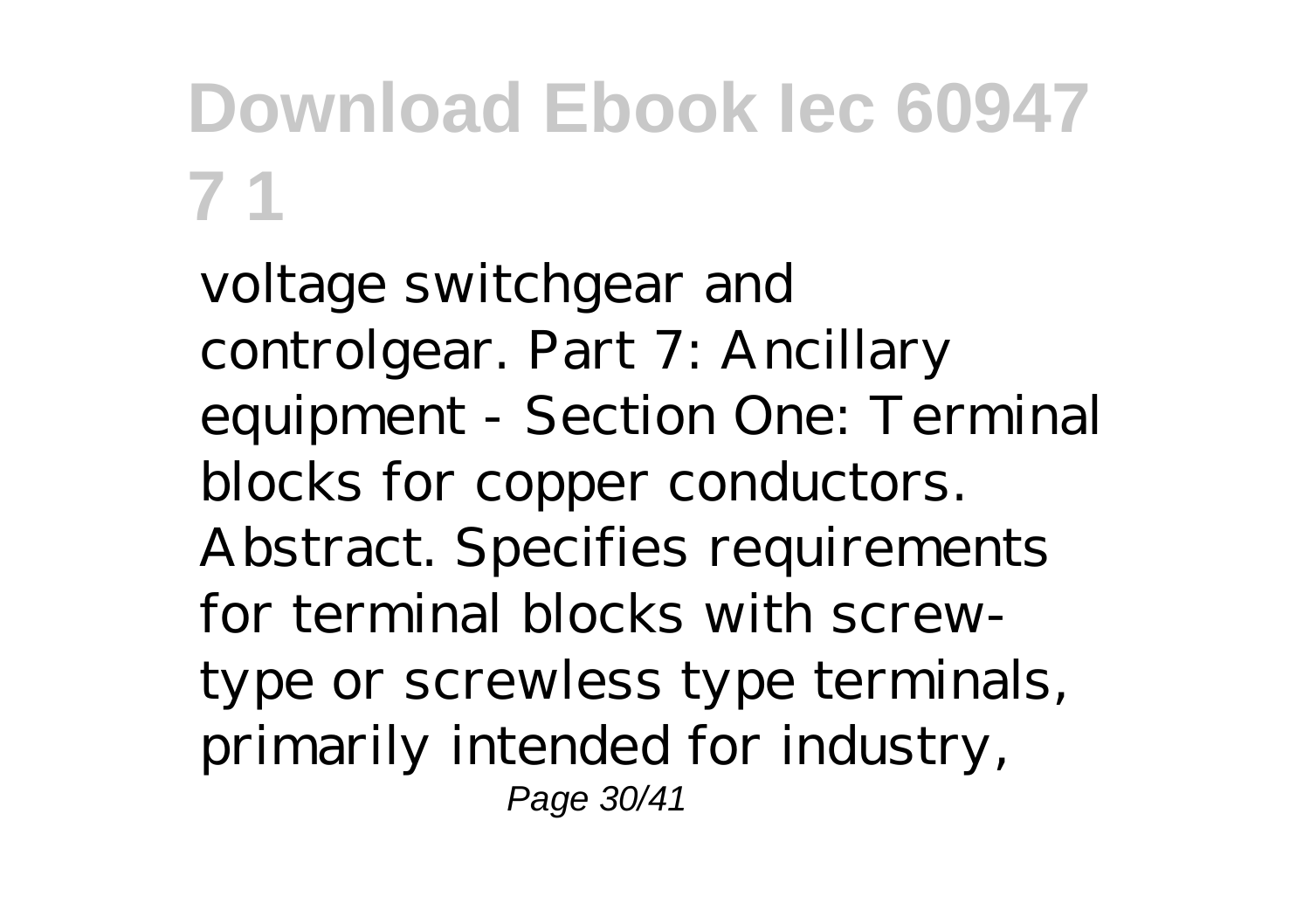having a cross-section between 0.2 mm2 and 300 mm2 (AWG 24/600 MCM).

*IEC Standard - Home* Need help? Please read our search engine FAQ or contact us if you can't find what you are looking Page 31/41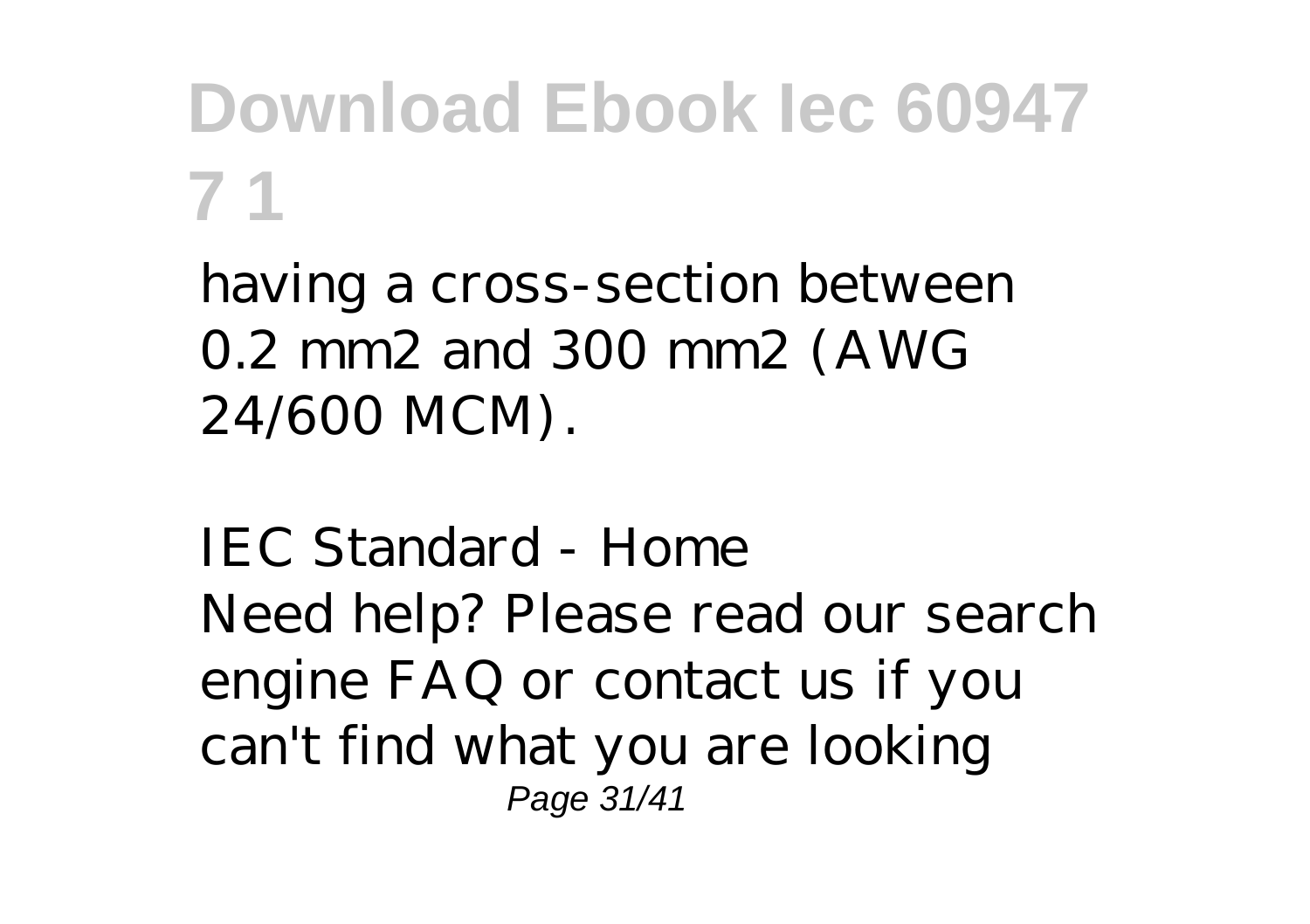for.. Tip: Refine your search with our advanced search form.

*Search results | IEC Webstore* Abstract IEC 60947-7-2:2009 specifies requirements for protective conductor terminal blocks with PE function up to 120 Page 32/41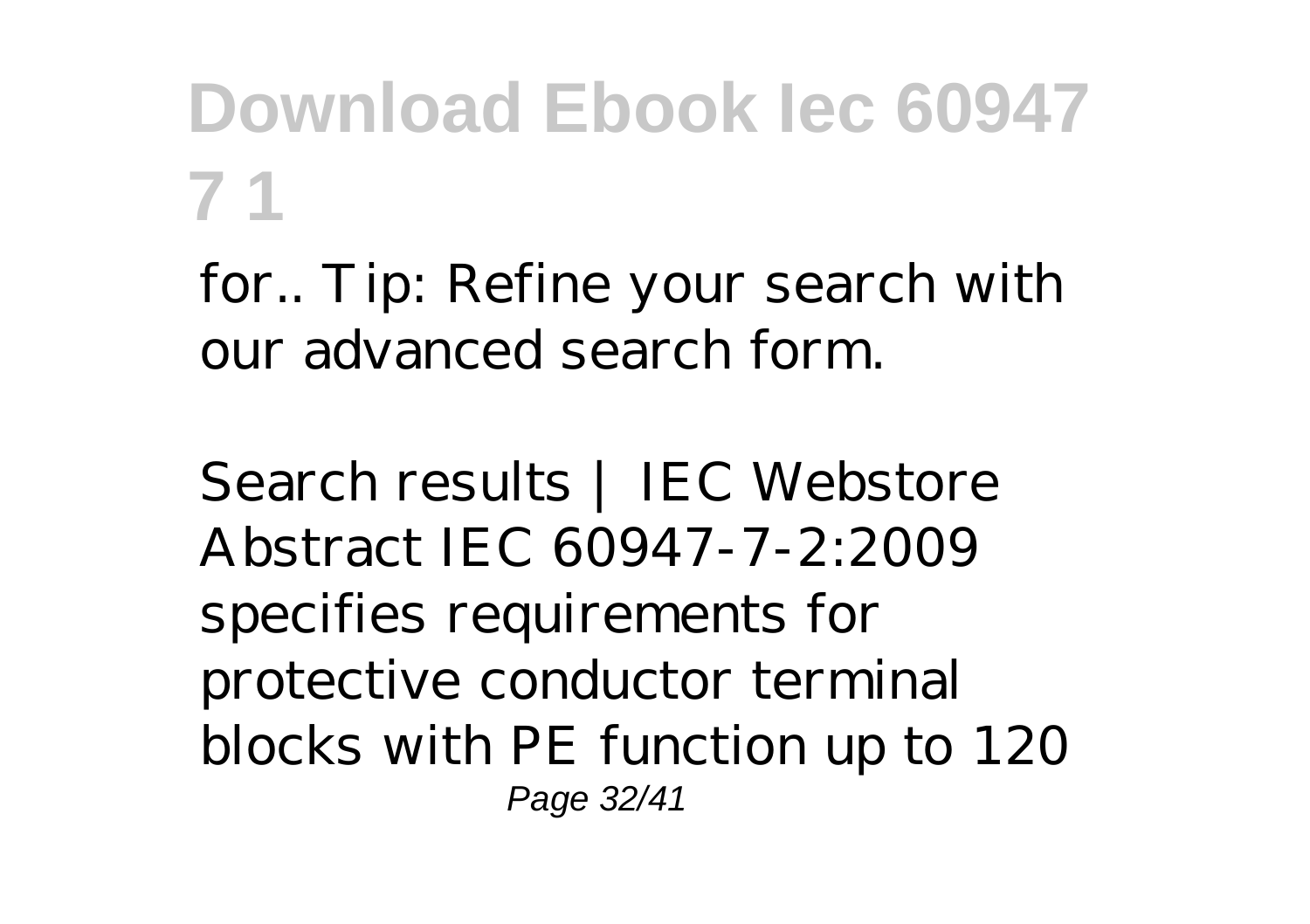mm 2 (250 kcmil) and for protective conductor terminal blocks with PEN function equal to and above 10 mm 2 (AWG 8) with screw-type or screwless-type clamping units, primarily intended for industrial applications.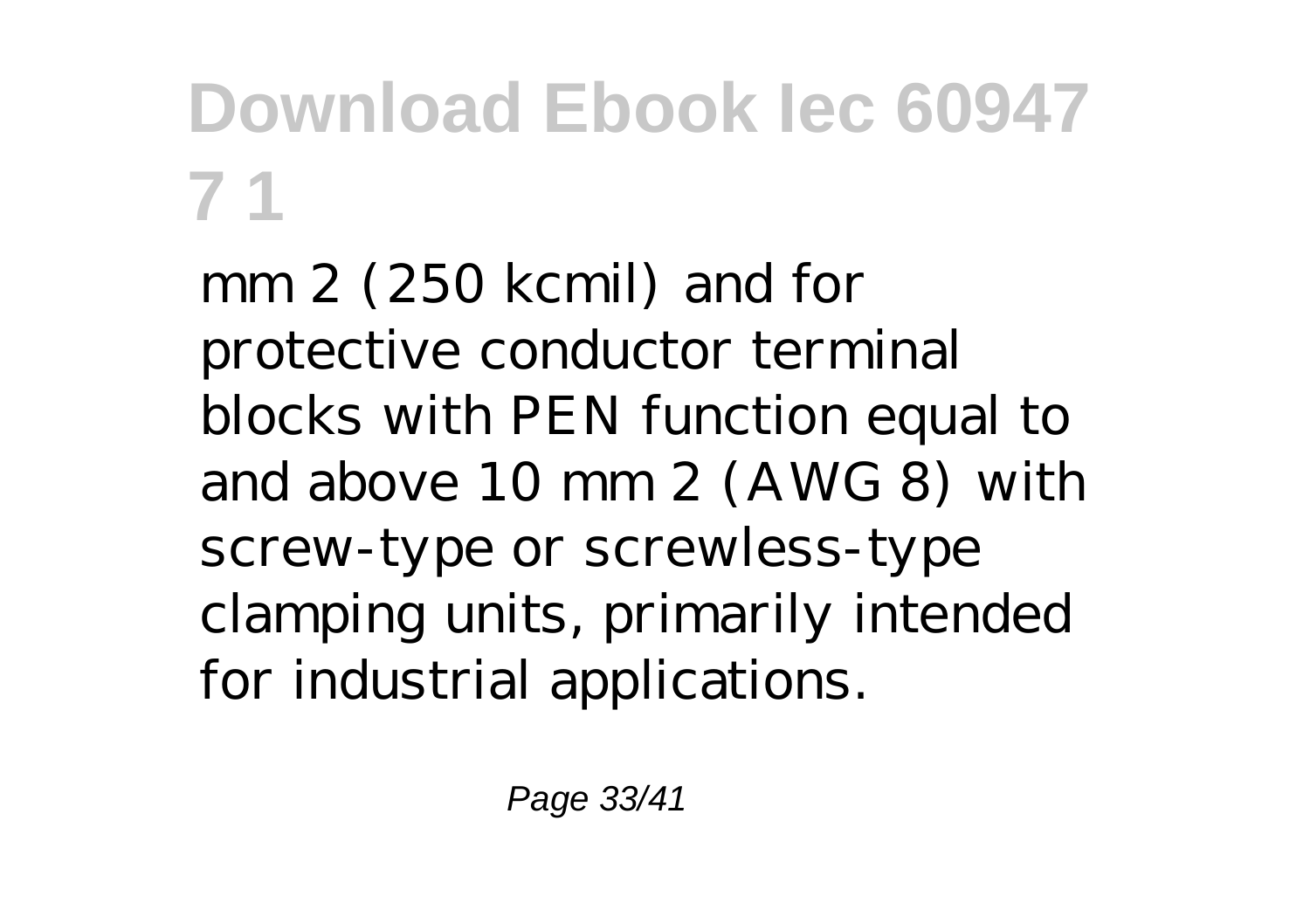*IEC 60947-7-2:2009 | IEC Webstore* buy iec 60947-5-7 : 1.0 lowvoltage switchgear and controlgear - part 5-7: control circuit devices and switching elements requirements for proximity devices with analogue output from Page 34/41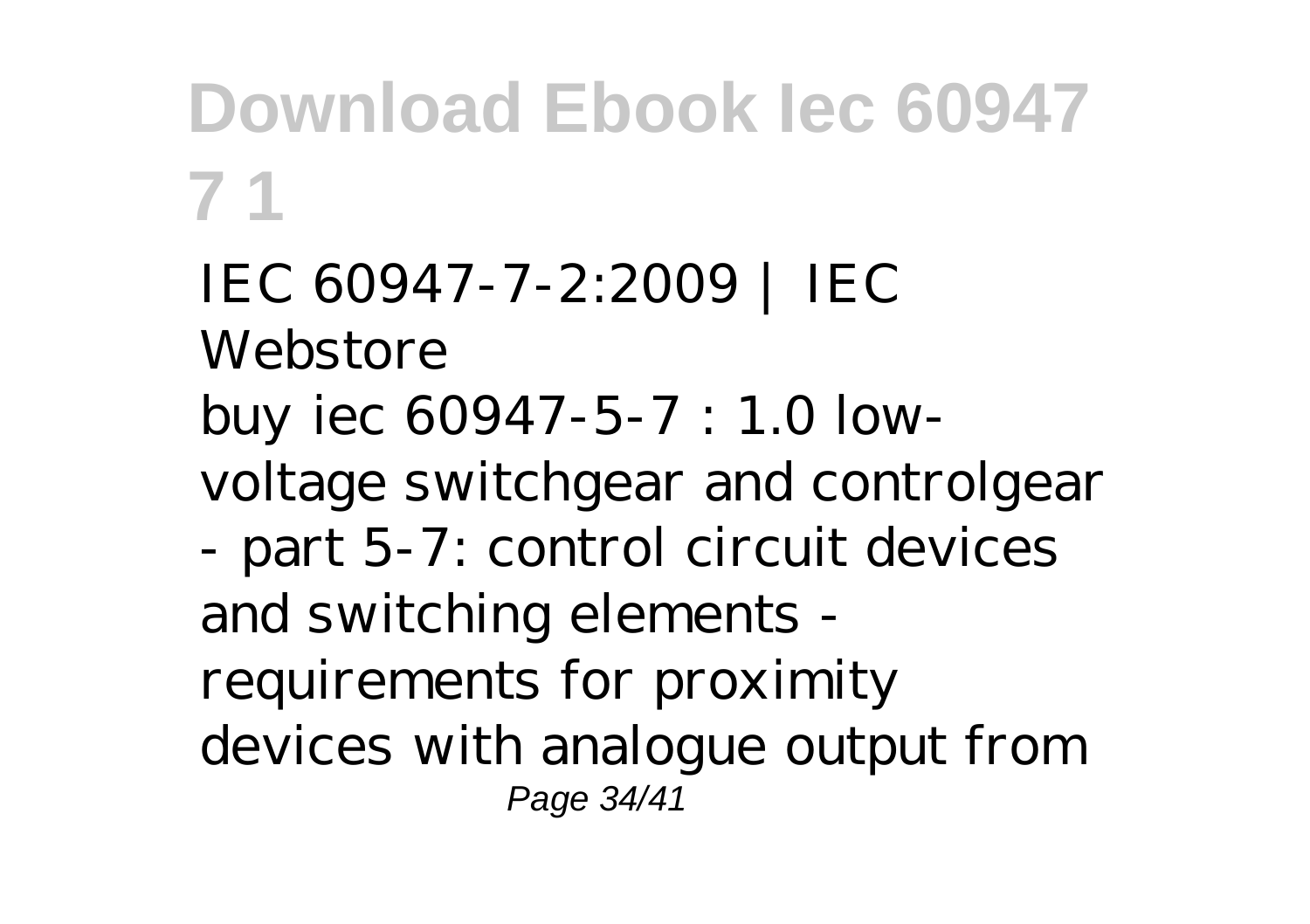sai global

*IEC 60947-5-7 : 1.0 LOW-VOLTAGE SWITCHGEAR AND CONTROLGEAR ...* iec 60947-7-1. ed.2.0 - lowvoltage switchgear and controlgear - part 7-1: ancillary equipment - Page 35/41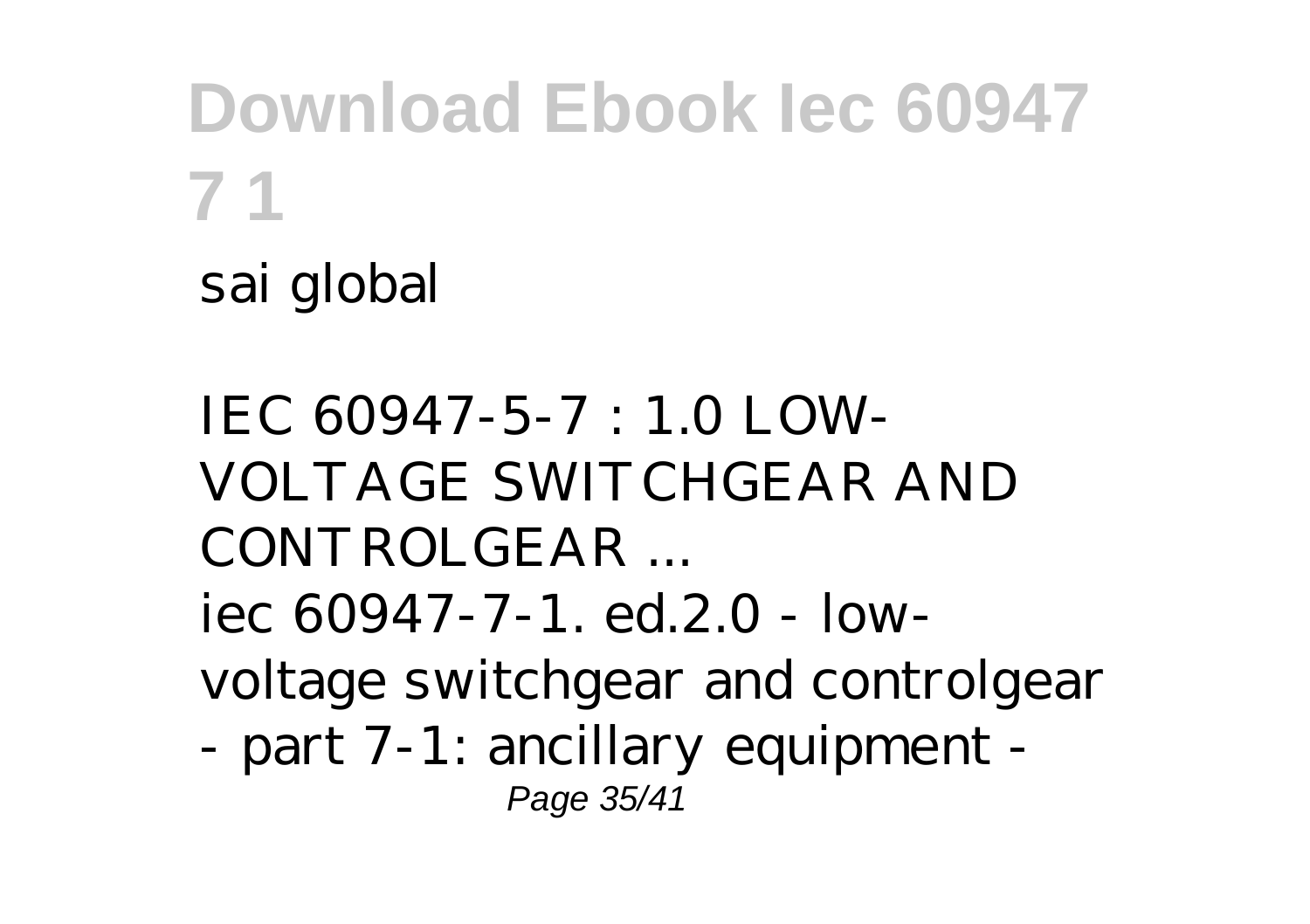terminal blocks for copper conductors: cei uni en 45510-2-7 : 2006 : guide for procurement of power station equipment - part 2-7: electrical equipment switchgear and controlgear: pren 50124-1 : draft 2015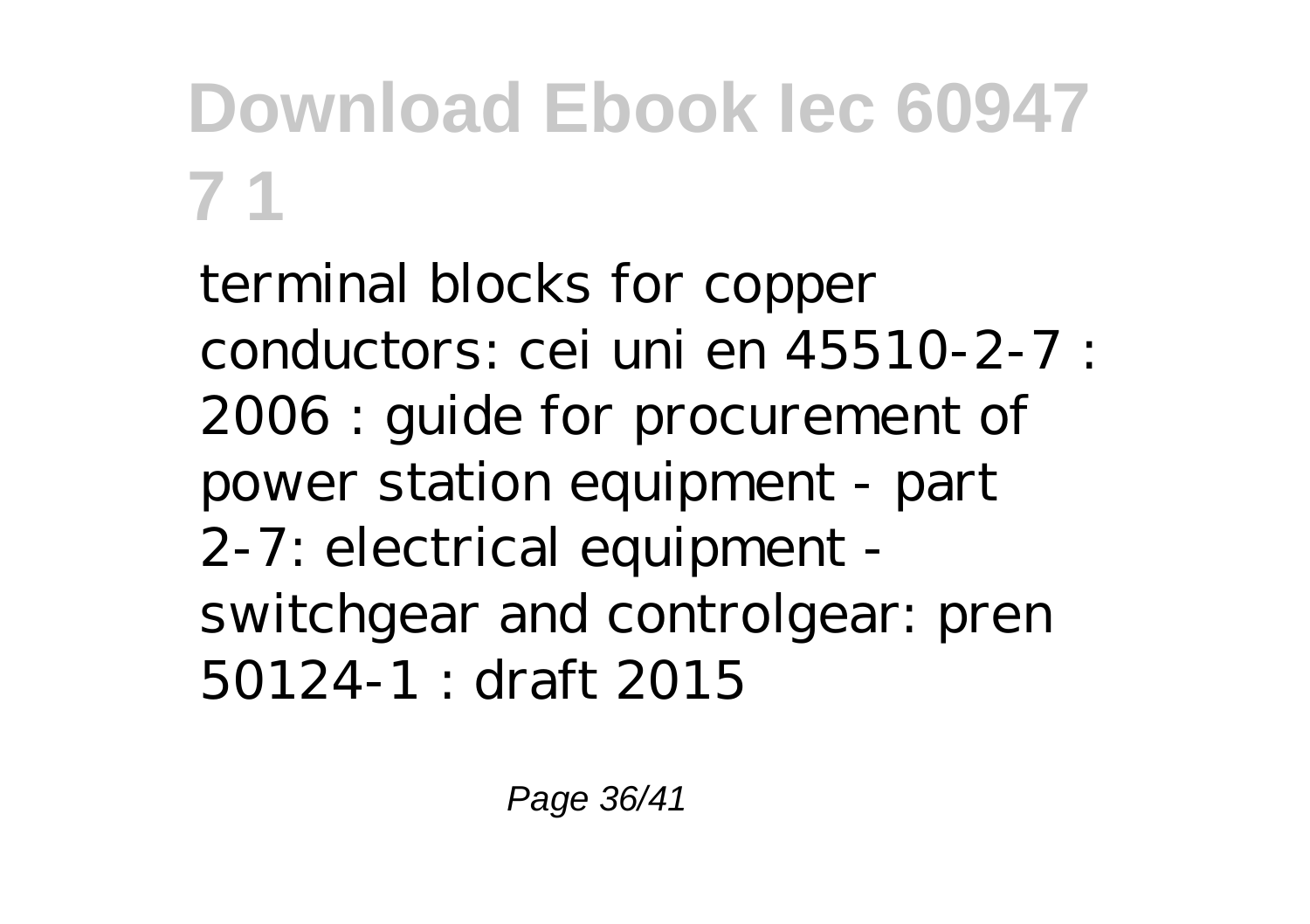*IEC 60947-1 : 5.2 LOW-VOLTAGE SWITCHGEAR AND CONTROLGEAR ...* IEC 60947-7-1:2009 specifies requirements for terminal blocks with screw-type or screwless-type clamping units primarily intended for industrial or similar use and to Page 37/41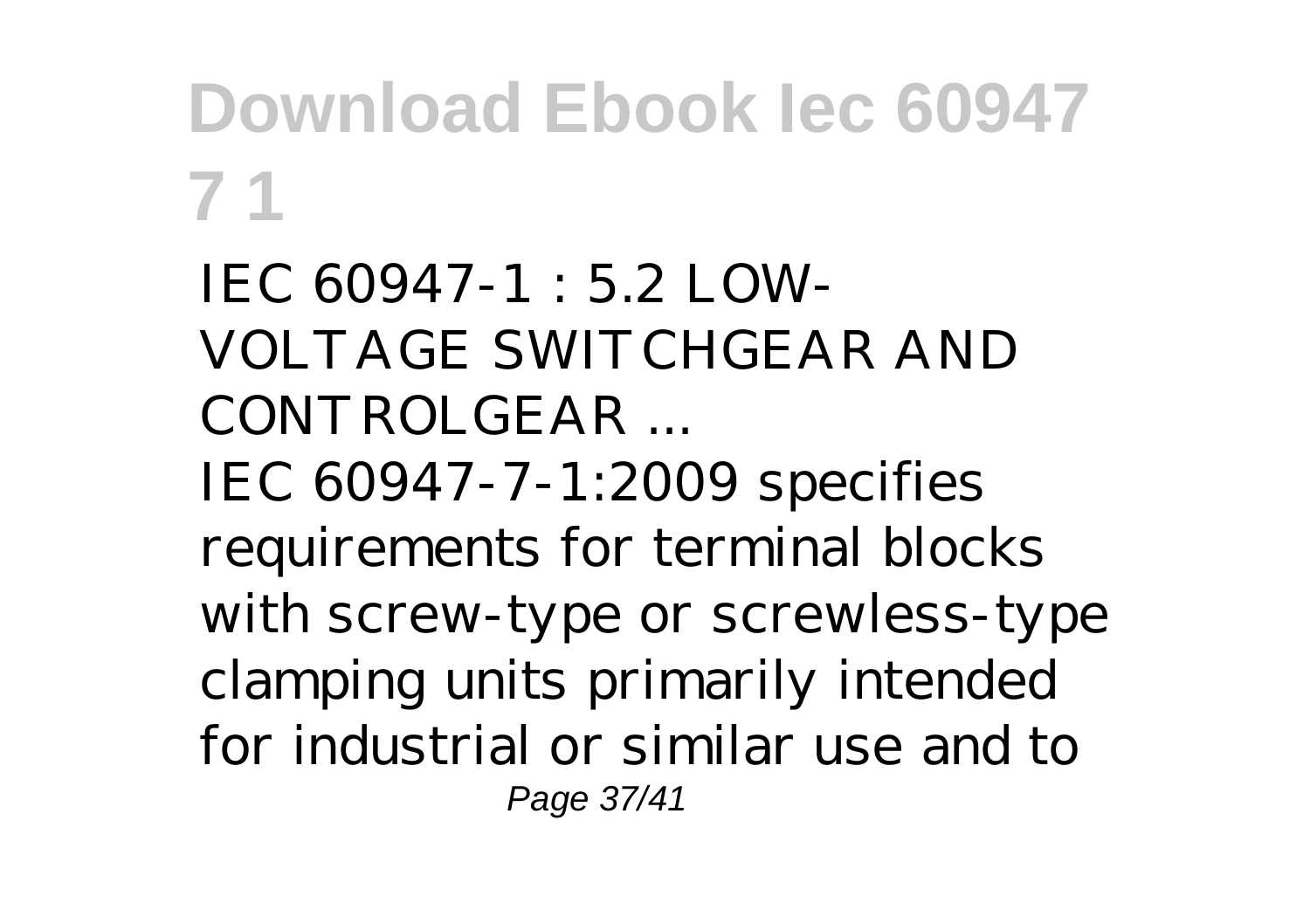be fixed to a support to provide electrical and mechanical connection between copper conductors. lt applies to terminal blocks intended to connect round copper conductors, with or without special preparation, having a crosssection between 0,2 mm Page 38/41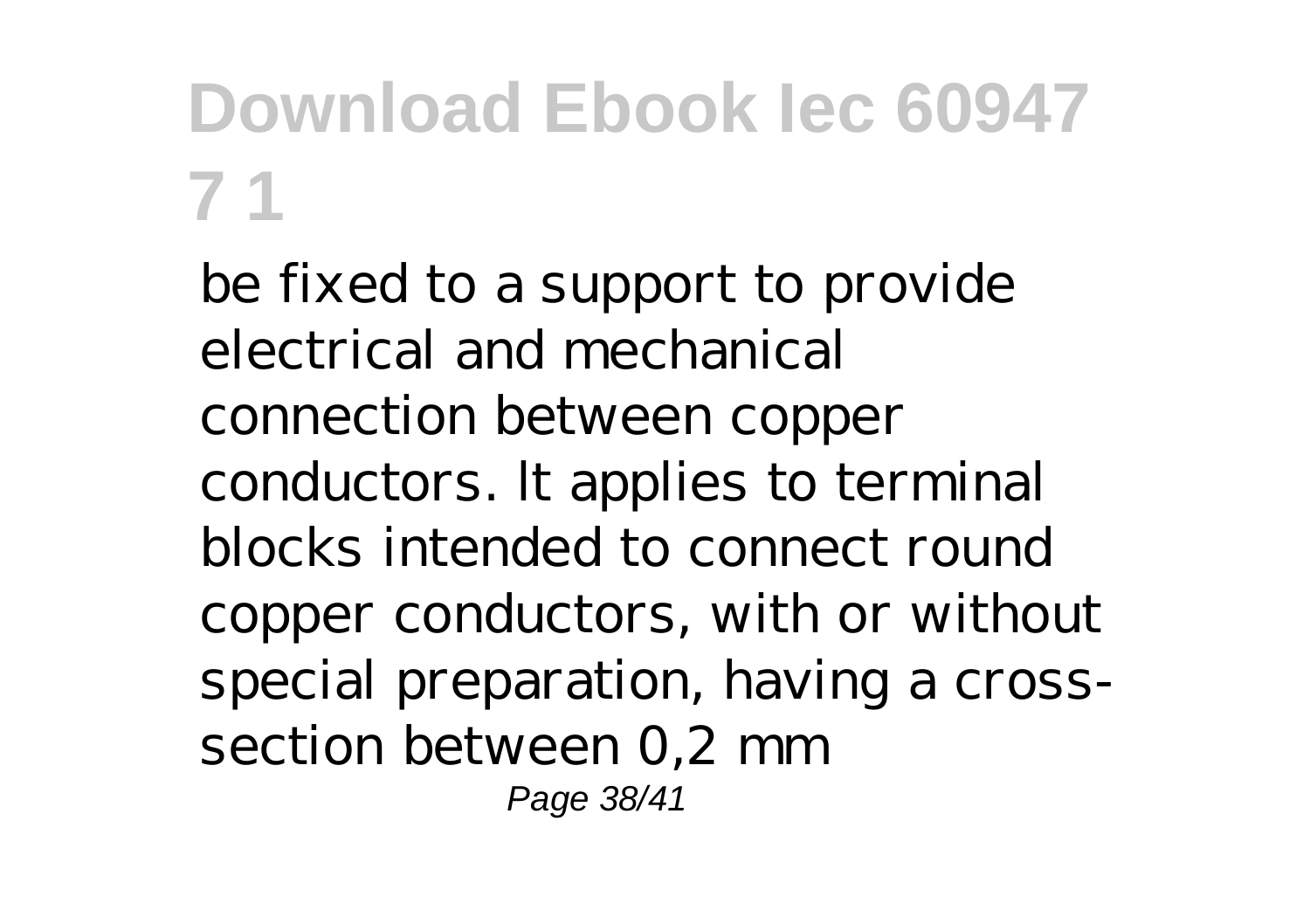*BS EN 60947-7-1:2009 - Lowvoltage switchgear and ...* 56 results found for "iec/en 60947 4 1" Sort By Previous; 1; 2; 3; Next; Page 1 of 3. Compare Info Availability Price Quantity. You may only compare up to 5 items. Page 39/41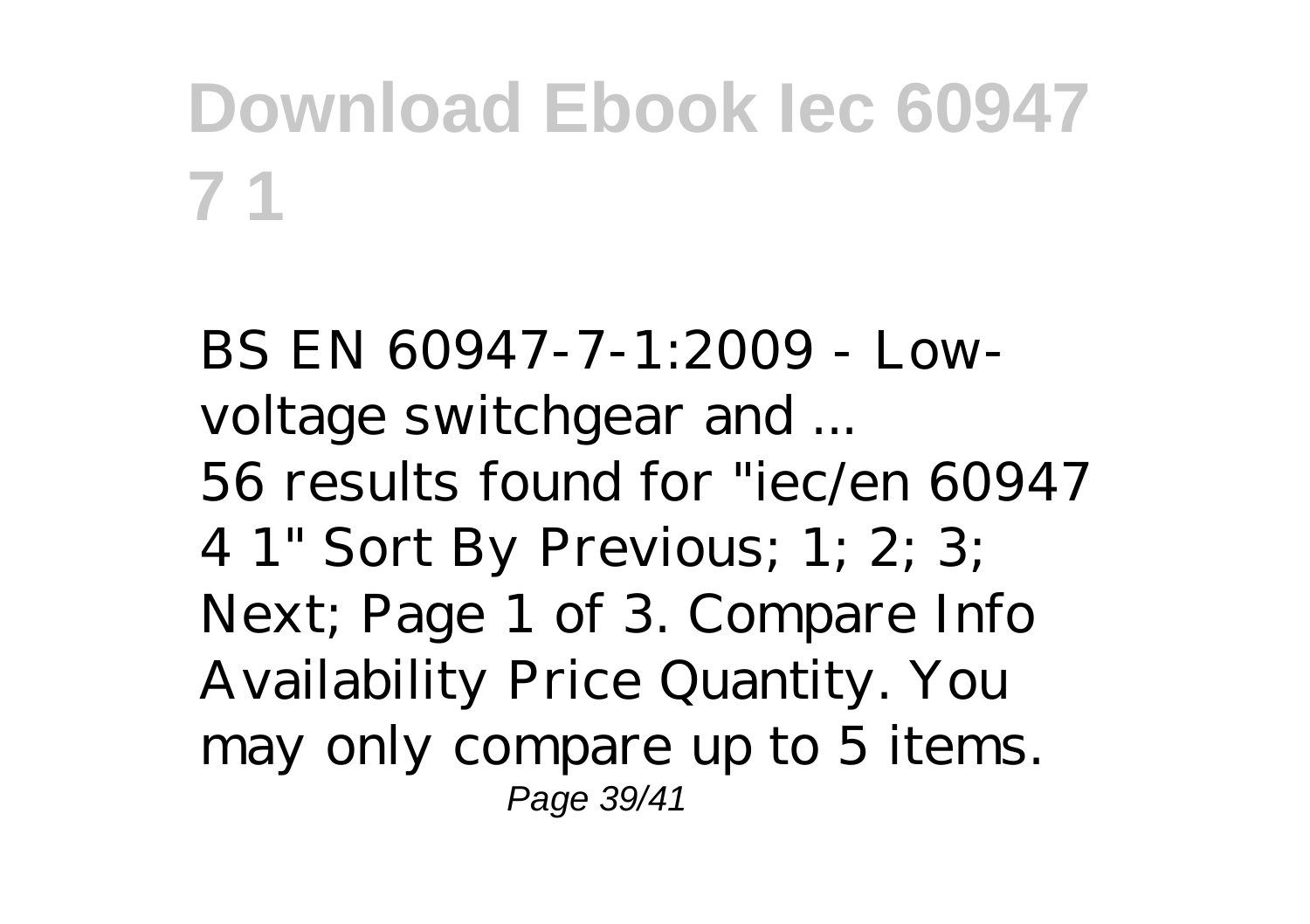Eaton - Cutler Hammer Contactor, 3-Pole, 25A, C-Frame, 1No, 110V 50Hz/120V 60Hz Coil,XT IEC Series. Manufacturer ...